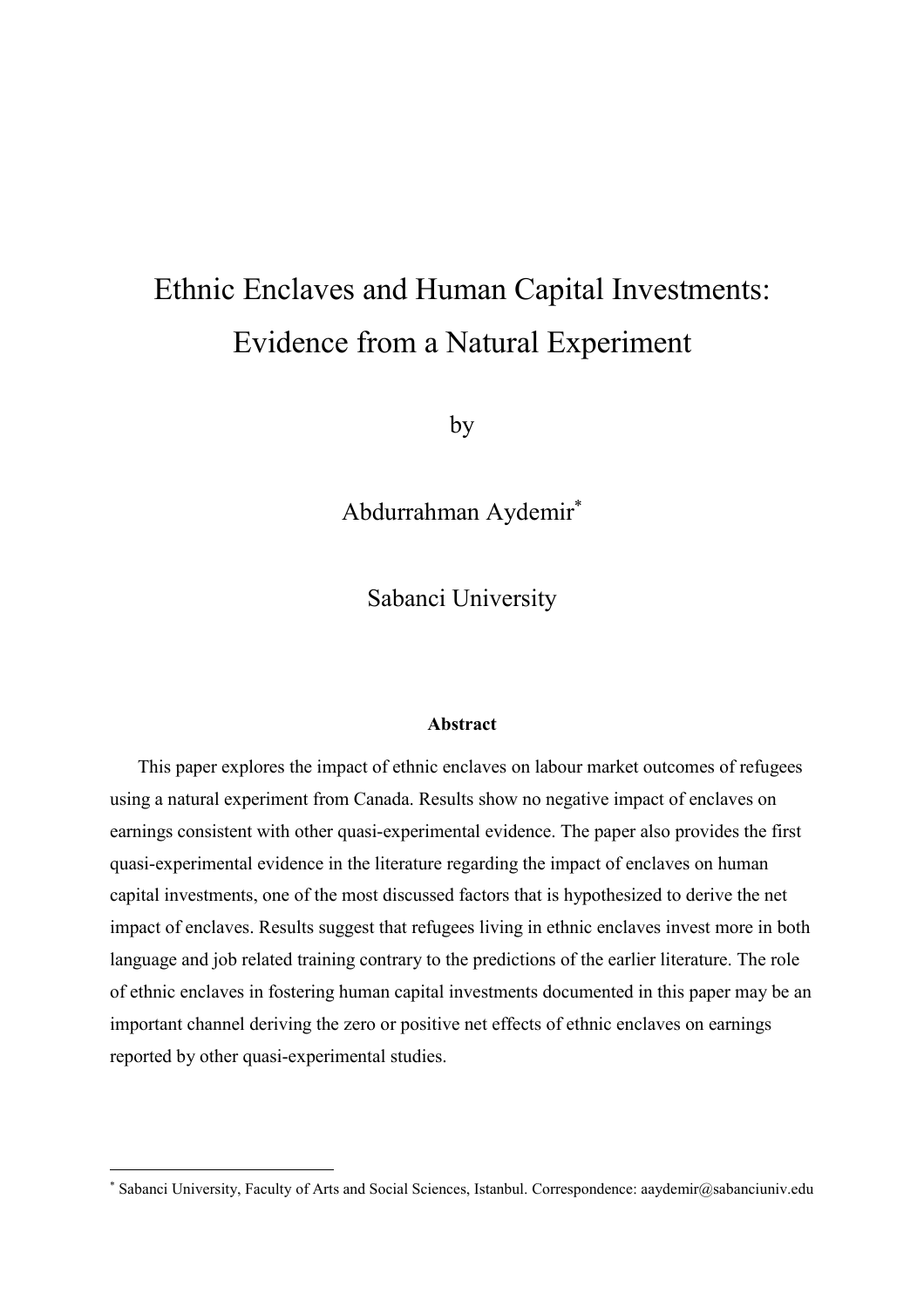#### 1. Introduction

Geographic concentration of immigrants is a well documented fact across immigrant receiving countries. This tendency receives a lot of attention as the receiving countries are concerned that ethnic concentration may impede interaction between immigrant communities and the larger society which may delay or prevent economic and social integration of immigrants to the host society.

There is a wide literature that tries to identify the impact of ethnic enclaves on immigrant outcomes. The positive role of ethnic networks in providing job information that facilitates access to employment opportunities is stressed, as well as, the role of jobs in ethnic workplaces as a shelter from potential discrimination immigrants may face in the national labor market (Borjas, 2000). The literature also points out, however, that living in enclaves or working in ethnically concentrated workplaces may impede acquisition of skills valued at the national labor market which limits labor market prospects. As a result of these opposing effects the impact of living in enclaves on labor market outcomes of immigrants is theoretically unclear.

The direction and magnitude of the estimated impacts varies depending on the techniques employed to identify these impacts. Various studies exploit the variation in ethnic concentration across cities to identify the impact of ethnic enclaves and report a negative impact of enclaves on earnings growth (Borias (2000) for the US and Warman (2007) for Canada) and language proficiency (Chiswick and Miller (2001), Warman (2007) for Canada). A well-known concern about this identification strategy is that the findings suffer from endogeneity of immigrants' location choices. This problem is addressed by a number of studies that exploit natural experiments that dispersed refugees across cities in a host country. These studies provide a growing body of evidence that the impact of enclaves on earnings and employment is non-negative contrary to the findings of the earlier literature (see Edin et al. 2003 for Sweden, Damm (2008) for Denmark, Beaman (2008) for the US).

The literature so far focused on the direction and magnitude of the impact of ethnic enclaves on labour market outcomes but little is known about factors that bring about the resulting impacts. In particular, the current literature does not provide any direct evidence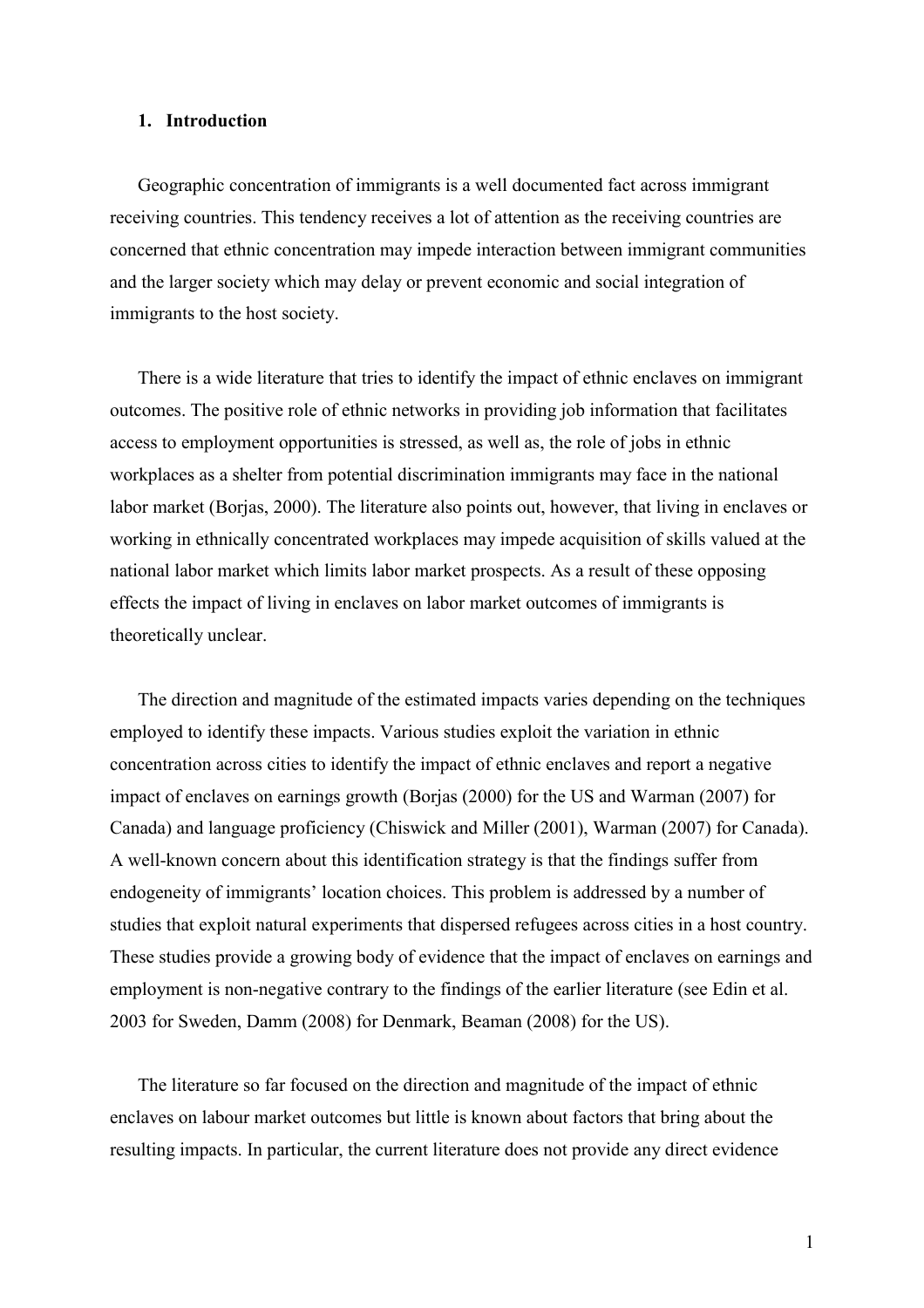regarding the impact of enclaves on human capital investments post migration which is the main focus of this study<sup>1</sup>.

Previous literature argues that ethnic enclaves provide employment opportunities within the enclave which reduces incentives (benefits) to make such investments. Chiswick and Miller (2001) and Warman (2007), exploiting variation in enclave sizes across geographic regions, report lower language abilities for immigrants living in enclaves. It is important to note that language ability in these studies reflect investments in language both before and after migration, and these studies can not control for non-random selection into enclaves.

Whether an immigrant invests in host country specific skills depends on expected benefits and costs of that investment. Note that the extent of reduction in benefits for those living in enclaves depends on how widely employment opportunities are available in the enclaves and the relative wages they offer compared to the ones outside the enclave. More importantly, previous literature ignores the costs of making human capital investments and how the enclaves may affect these costs.

In order to acquire host country specific skills many immigrants register in formal training. For immigrants who choose to reside in ethnic enclaves the cost of these investments may be much lower since access to formal training, such as job or language training, targeting immigrants is easier where immigrants concentrate. Table 1 shows that bulk of the federal spending on free of charge settlement and language services in 2000-01 period in Canada were allocated to provinces where immigrants are concentrated. Spending in previous years and spending by provinces, which are not available in this table, are also likely to be higher in provinces where immigrants are densely populated. As a reflection of these spending figures, language classes are often located close to ethnic enclaves and many of the training centers provide free child care for families that register for the classes.

There are also various types of training options and immigrants need to decide in which of these to invest. In addition to providing job information enclaves may also provide information about availability, effectiveness of various types of alternative human capital investment options that enhance the labour market prospects. Since gathering this type of

 $1$  In a companion paper I study the role of ethnic networks as providers of job information.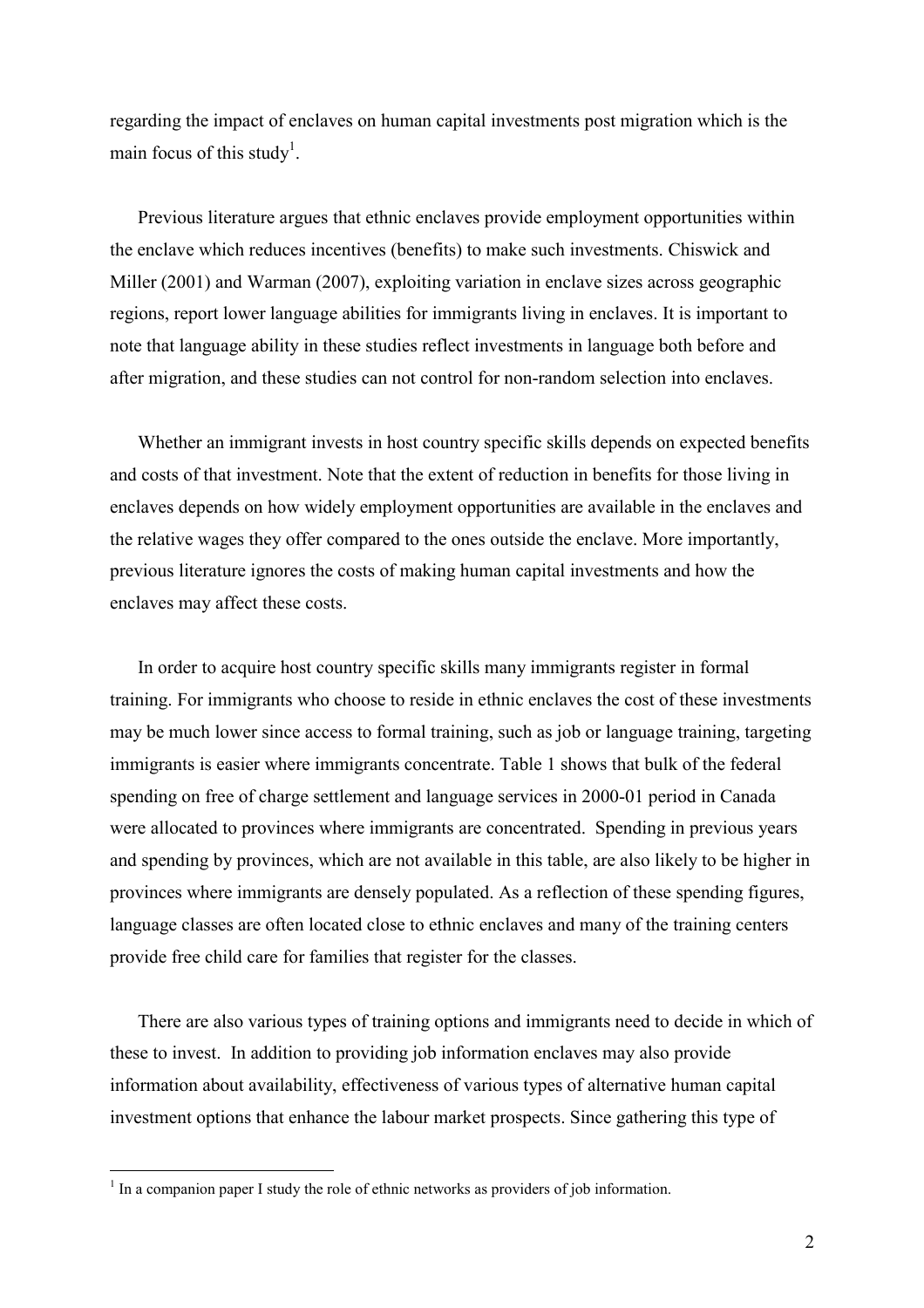information is costly, the role of ethnic enclaves as providers of this information will be especially important to new comers. Therefore, through these reduced costs residing in ethnic enclaves may actually foster acquisition of host country specific skills.

Exploiting a refugee dispersal policy, this paper provides the first quasi-experimental evidence on the impact of ethnic enclaves in Canada. Using data covering the first four years following migration the paper also provides first quasi-experimental evidence in the literature regarding the impact of enclaves on human capital investments. Contrary to the presumptions of the earlier literature ethnic enclaves are found to have a positive impact on human capital investments. In the next section I discuss the institutional environment followed by a discussion of data issues in Section 3. Section 4 presents the results about the impact of enclaves on earnings and human capital investments and Section 5 concludes.

#### 2. Institutional environment

This paper studies immigrants Canada selects abroad as either government assisted or privately sponsored refugees<sup>2</sup>. These individuals are either convention refugees or not a convention refugee but seriously and personally affected by civil war, armed conflict, or massive violations of human rights (Citizenship and Immigration Canada (CIC), 2006).

Privately sponsored refugees fall under the Joint Assistance Sponsorship Program (JAS) where private sponsoring groups and government share responsibility for refugee resettlement. Most private sponsors are relatives or friends of these refugees who determine the destination in Canada. Therefore, settlement pattern of privately-sponsored refugees reflects and reinforces the existing pattern of dispersal of refugees with the same geographic and ethnic origins (CIC, 2001).

Government assisted refugees (GAR), on the other hand, are distributed all over Canada by a process called "Destination Matching Process" (DMP). The primary factor that determines the outcome of DMP is the annual plan for GARs prepared by the government that

<sup>&</sup>lt;sup>2</sup> There are also individuals called "inland" refugees who enter Canada (legally or illegally) and claim refugee status. These refugees are not included in the sampling frame of the data used in this study. This group may involve individuals who are not genuine refugees willing to migrate for economic reasons and try to bypass the skilled worker selection process by applying for refugee status. There is also no restriction on where these individuals settle while their refugee claims are processed by courts.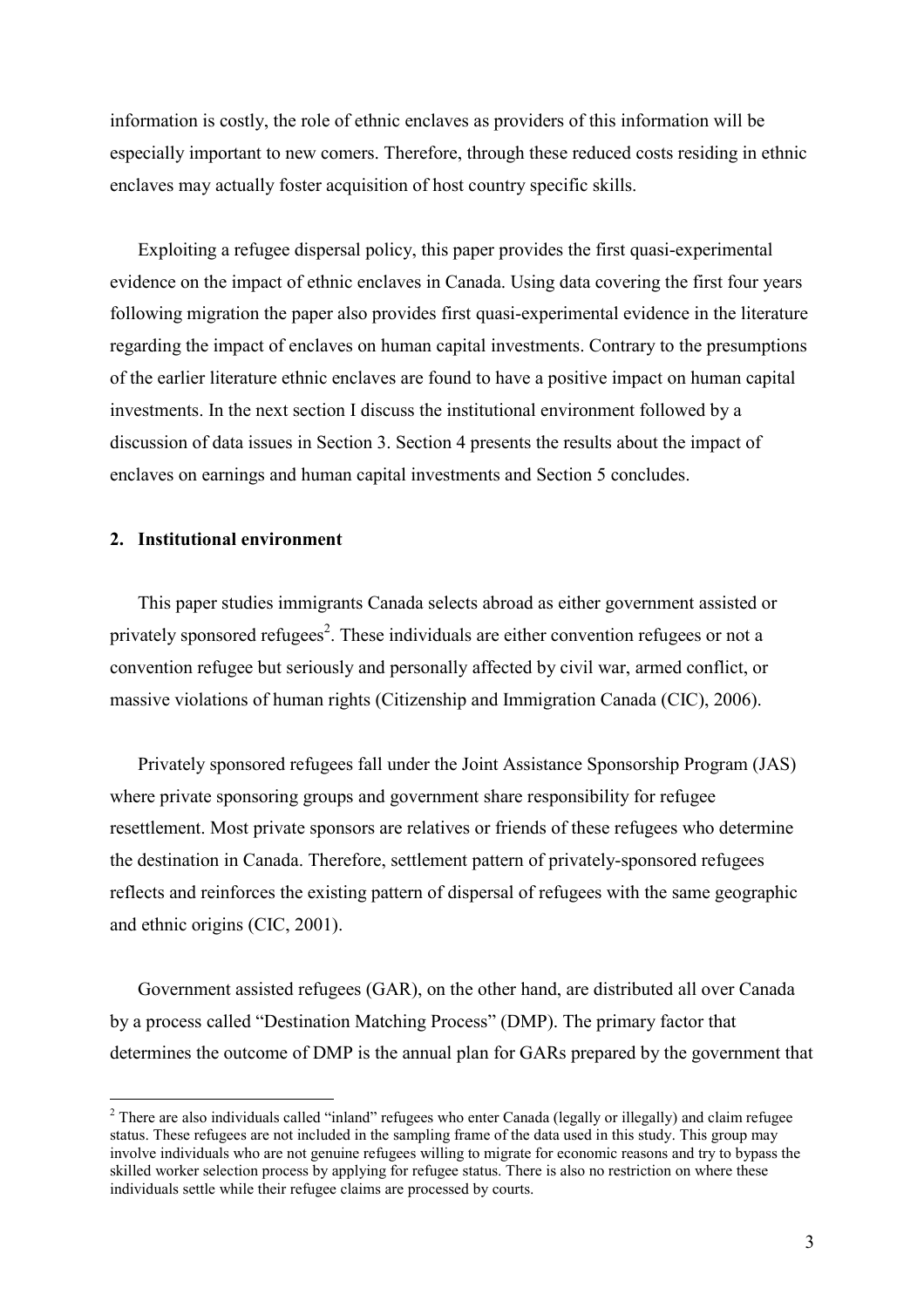sets an annual target about the number of GARs to be landed in Canada and also indicates how many GARs to be sent from each mission abroad to listed destinations in Canada. This plan is developed through consultations with stakeholders (including federal and provincial government officials, United Nations High Commission on Refugees (UNHCR) and NGOs), takes into account the availability of settlement services by voluntary agencies, and applies to large missions. The smaller missions do not have destination targets but request destinations for their refugees from the matching centre in Ottawa (CIC, 2001).

Within the framework set by the annual plan the destination decisions for individual refugees and their families are made. In making these decisions information about the characteristics of the refugee and profile of the communities are used. Matching center has information about the refugee including age, country of last permanent residence, language(s) spoken, work experience, years of formal education, immigrant category, relatives/contact in Canada. The community profiles follow a standard format with some statistics about the climate, employment (unemployment rate, list of skills in demand, one or two sentences on language and job training, access to professions and trades), availability of housing and monthly rates, and the make-up of the community.

The refugee determination process sheds light how much of an involvement refugees have in the destination decisions. The process starts when potential refugees abroad apply to UNHCR offices. Following application to UNHCR, these refugees are interviewed by refugee admitting host countries. The primary aim of the interviews is to determine refugee status upon which the status is confirmed or denied. CIC (2006), p. 34, referring to the community profiles used during this process, reports:

"They offer some relevant information, but one wonders how much of this is conveyed to the refugees, and whether it really enables refugees to participate in the settlement decision... Most refugees do not know Canada's official languages, and they may have difficulty using the information provided as they have little sense of what life in Canada is like".

The same report also underlines that the immigration officers play the major role in the decision, as does the matching centre for cases it handles. Similar conclusions are reached by Simich et al. (2002) based on in depth interviews with key informants (government officials,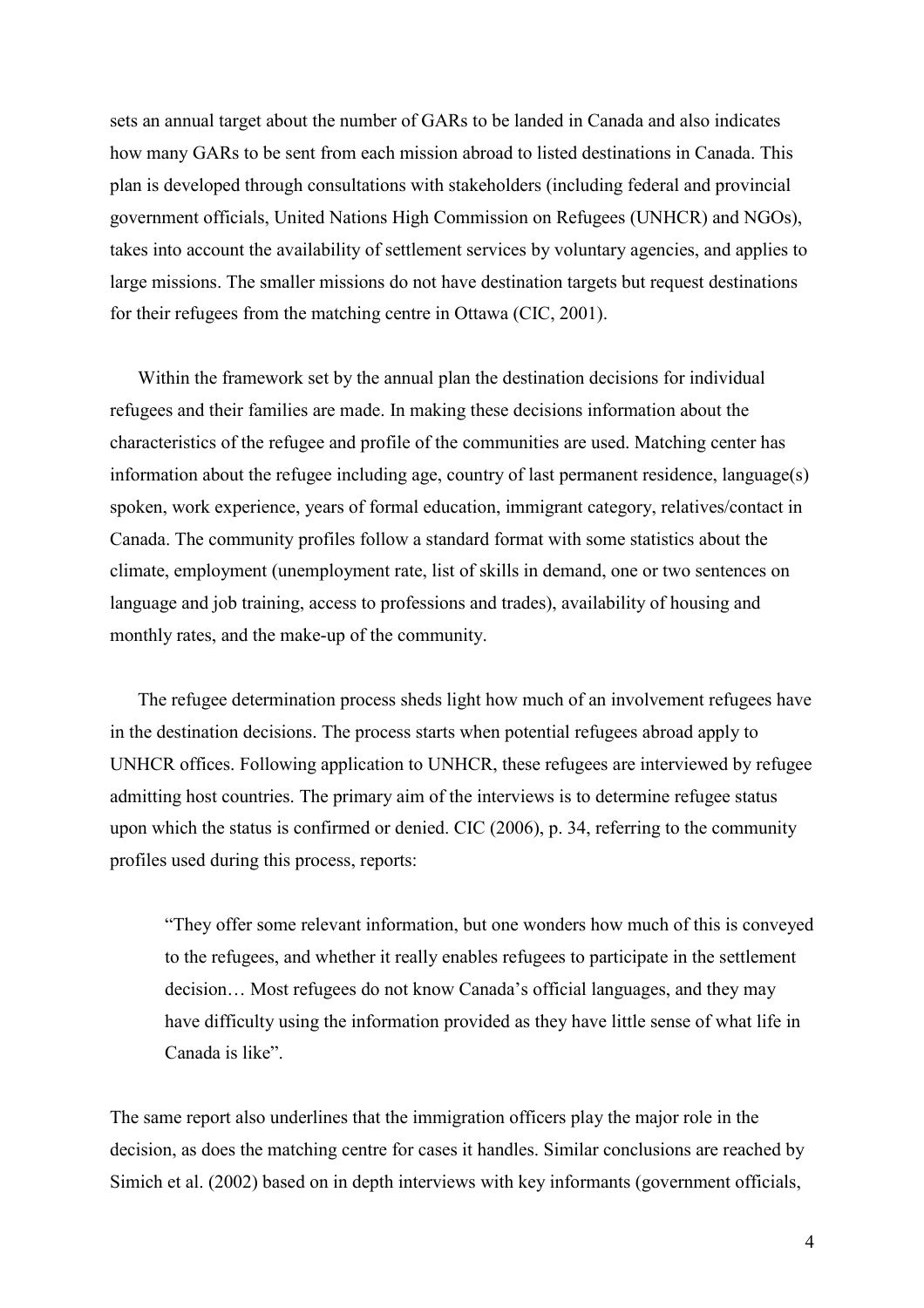NGOs) and GARs who moved to Ontario from another province. Their refugee sample (of 47 migrants) consists of only secondary migrants, hence, one should be careful about generalizations, but these in depth interviews provide some very useful information about the process. According to these interviews some refugees do not reveal any preference for destination as they fear this may lead to denial of their refugee claims while others do not know enough about Canada to indicate any preference. Ideally officials should ask if refugees have relatives or friends in Canada but this doesn't always happen. Refugees are usually in refugee camps and may be in life-threatening situations following civil wars, armed conflict, and natural disasters and they may not even know if they have relatives or friends in Canada<sup>3</sup>. As a result, GARs rarely indicate a preferred destination and the experiences of the interviewed refugees suggest that there is no negotiation possibility about preferred destinations even if the prospective refugee has some preferences. Many refugees indicate that they were made aware of the final destination only at the airport at the day of departure. Thus, destination decisions are made by government officials and refugees have little role, if any, in this process.

Given the availability of community profiles destination choices made by officials may take into consideration the characteristics of the communities. However, target numbers for refugees across regions in Canada set out by the annual plan imposes an important restriction on potential destinations. The target numbers are far less in cities that immigrants traditionally choose to reside such as Toronto, Vancouver and Montreal. As a result even those with relatives already living in Canada may end up in locations different than where relatives are residing. Simich et al. (2002), p. 601, note that "Meeting targets is driven more by bureaucratic and provincial political considerations than by considerations about the placement most likely to meet the needs of refugees".

Destinations of refugees are determined *before* they arrive in Canada. Voluntary organizations help arrange a home for refugees prior to their arrival where a lease is signed with first year of rental payments guaranteed by the government. Therefore, destination decisions not only mean determination of the city where these refugees will live but literally

<sup>&</sup>lt;sup>3</sup> Note that refugees who have relatives already in Canada and keep their contacts with them will prefer to arrive under the JAS program where the destination decisions are made by the sponsoring group. Those who arrive under the GAR program and have relatives in Canada either may have lost track of their relatives, hence, can't find sponsors in Canada or their relatives may also be very recent refugees that arrived a short period before them.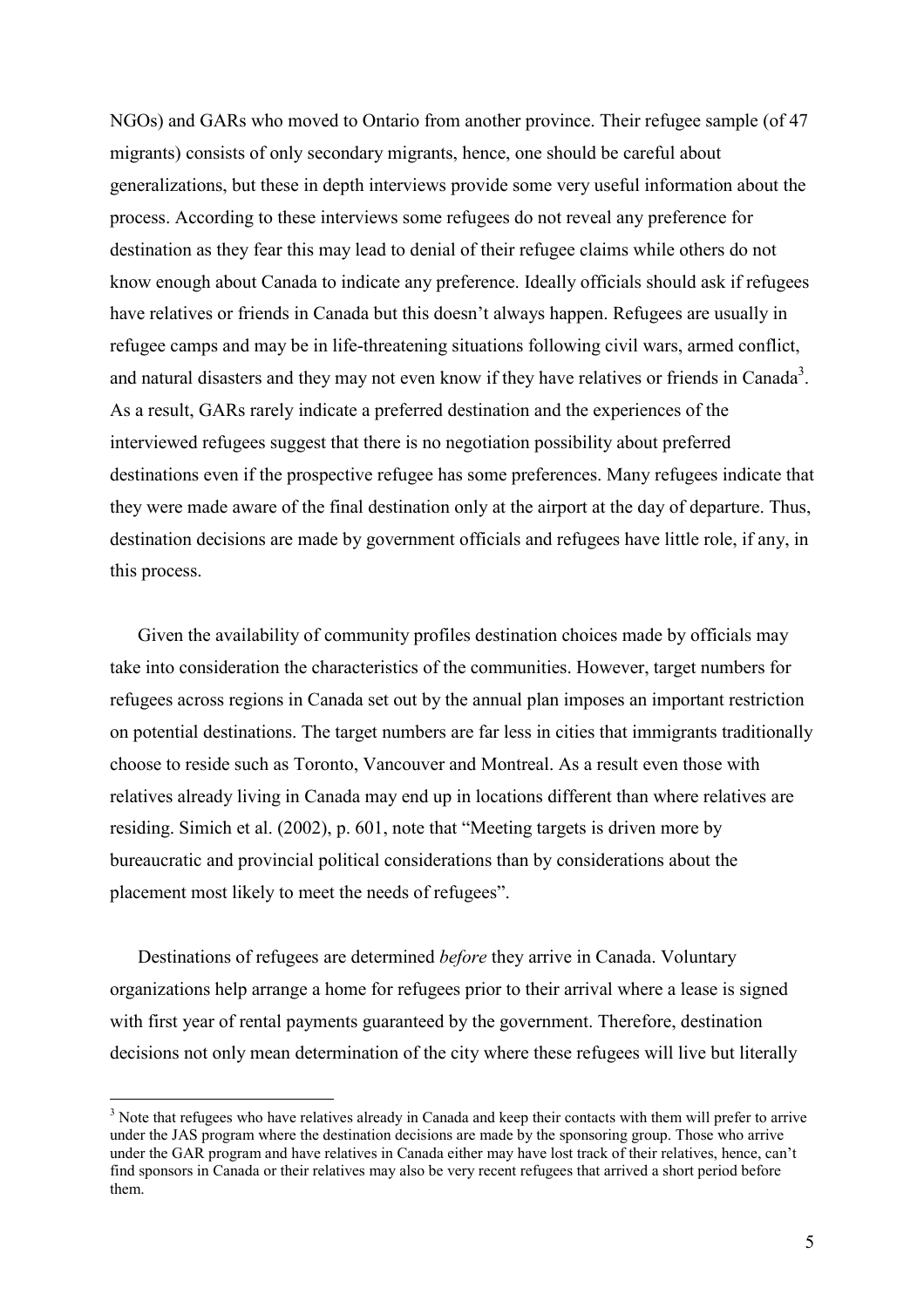on which street they will live. These arrangements, however, do not preclude immigrants from changing their destinations once they arrive in Canada. CIC's Overseas Selection and Processing Manual (p. 148), however, indicates that officers are to counsel refugees that when a destination is provided by the officer, the refugee is to go to the final destination and remain in the community while they receive settlement services, and that refugees who stay in their community of final destination will have access to programs and services. Following arrival in the country refugees are discouraged from changing destination as this causes significant financial and operational burden. They, however, still qualify for financial support (usually up to a year) if they decide to change their predetermined destination but they need to make their own arrangements for housing and other needs at the destination of their choice in that case. The analysis of data described in the next section suggests that most refugees settle in destinations predetermined by the government.

#### 3. Data

The data used for the analysis is the Longitudinal Survey of Immigrants to Canada (LSIC) which a sample of immigrants that arrived over the 2000-01 period. LSIC surveyed immigrants at 6-months, 2-years and 4-years after arrival and this study restricts the sample to those 18 to 61 years old at the time of the 6-month survey. These surveys report detailed demographic information, as well as, visa class information which allows identification of GARs, the group that was subject to the destination matching process. Table 2, reporting several descriptive statistics by visa category shows that refugees (which includes GARs and privately sponsored refugees) are younger and less likely to be married than other immigrants and compared to the family class they have about one year lower years of schooling.

Of crucial importance for this study is the data available in the LSIC about the destination of immigrants in Canada recorded on visas issued prior to their arrival. This information allows identification of the locations GARs were destined to. The data also reports the location of residence captured by the subsequent surveys following migration. Immigrants may sort themselves into cities bases on observable and unobservable characteristics. These types of choices may be observed as early as in the destinations recorded on visa documents issued prior to arrival. For example, immigrants under family class or privately sponsored refugees may choose cities where their relatives and friends reside. In order to assess whether such sorting takes place and to provide a comparison between visa classes, the impact of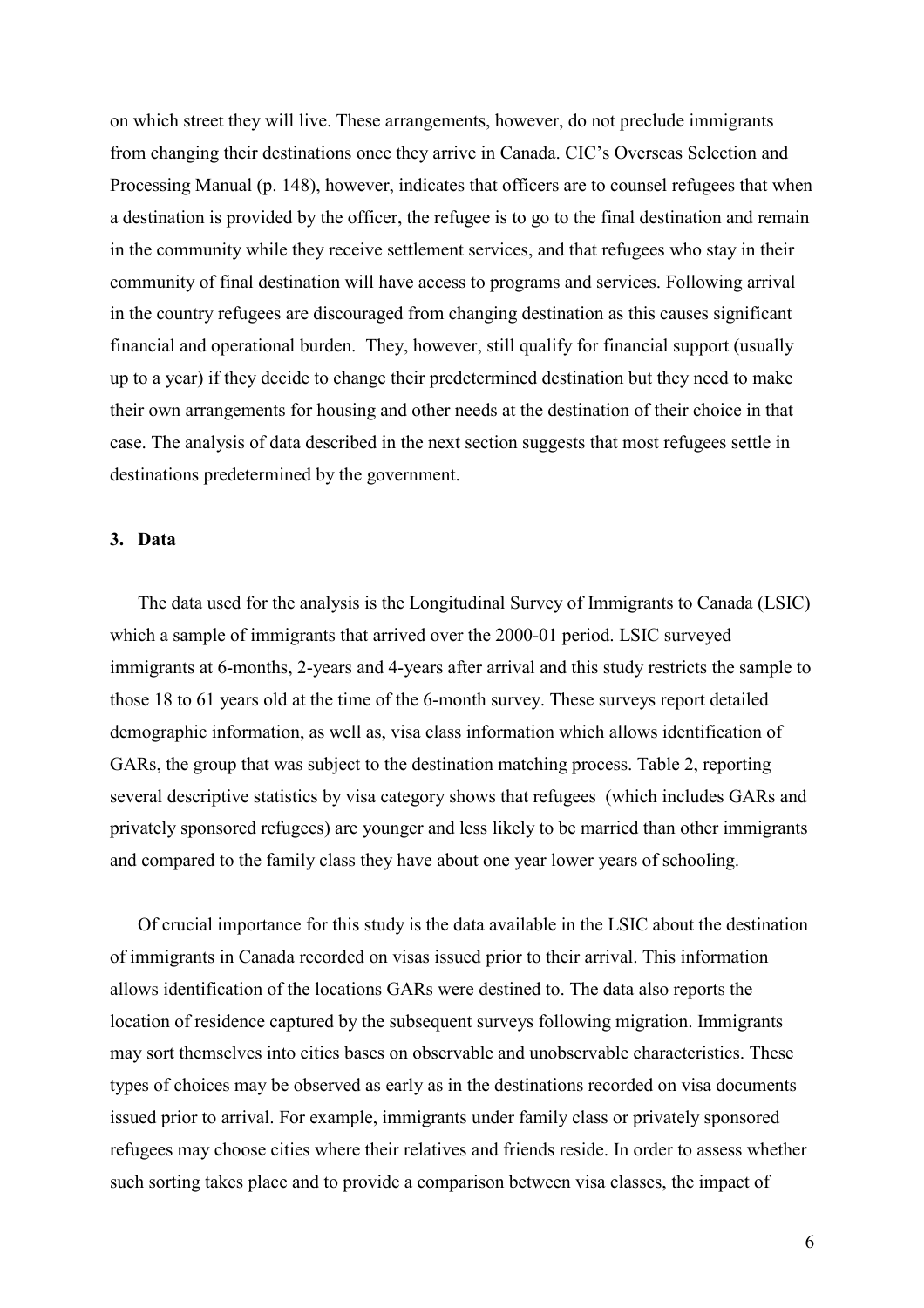observable characteristics on the probability of intended destination being an enclave is analyzed. Destination of immigrants at the CMA/CA geographic level is available in the LSIC based on issued visas. A CMA refers to a census metropolitan area which has an urban core population of at least 100,000 and a CA refers to a census agglomeration area which has an urban core population of at least 10,000. In 2001 there were 19 CMAs and 117 CAs in Canada. Definition of an ethnic enclave follows Edin et al. (2003):

Let *j* denote the country of origin and  $k$  denote a CMA/CA. Define:

 $F_{i,k}$  = Fraction of immigrants from country of origin *j* in the population of CMA/CA *k*.  $F_j$  = Fraction of immigrants in Canada from country of origin j.

Then an *enclave* variable is defined for a  $(i, k)$  pair as follows:

$$
enclaw_{j,k} = 1 \text{ if } F_{j,k} > 2 * F_j
$$
  
= 0 otherwise (1)

The variables  $F_{j,k}$  and  $F_j$  are calculated using the 2001 Canadian Census 1 in 5 file.

Table 3 reports the results of a probit model with *enclave* variable as the dependant variable run separately for each visa type. In this table GARs are distinguished from "other refugees". Table reports the observed percentage of immigrants destined to an enclave. These percentages are widely different across visa categories. The highest percentage is observed for skilled workers with a 72.5 % followed by family class with 66.1 %. There is a large difference between the two types of refugees. With 61.5 % percent other refugees group is similar to family class while the fraction among GARs destined to an ethnic enclave is only  $35.3\%$ .

Marginal effects calculated from the estimated coefficients are reported in Table 3. These indicate that having a close relative in Canada at the time of arrival has a positive impact on being destined to an enclave for other refugees and family class while higher years of schooling has a negative impact on this outcome for the family class and skilled worker class. Importantly neither of these variables has any impact on GARs' probability of being destined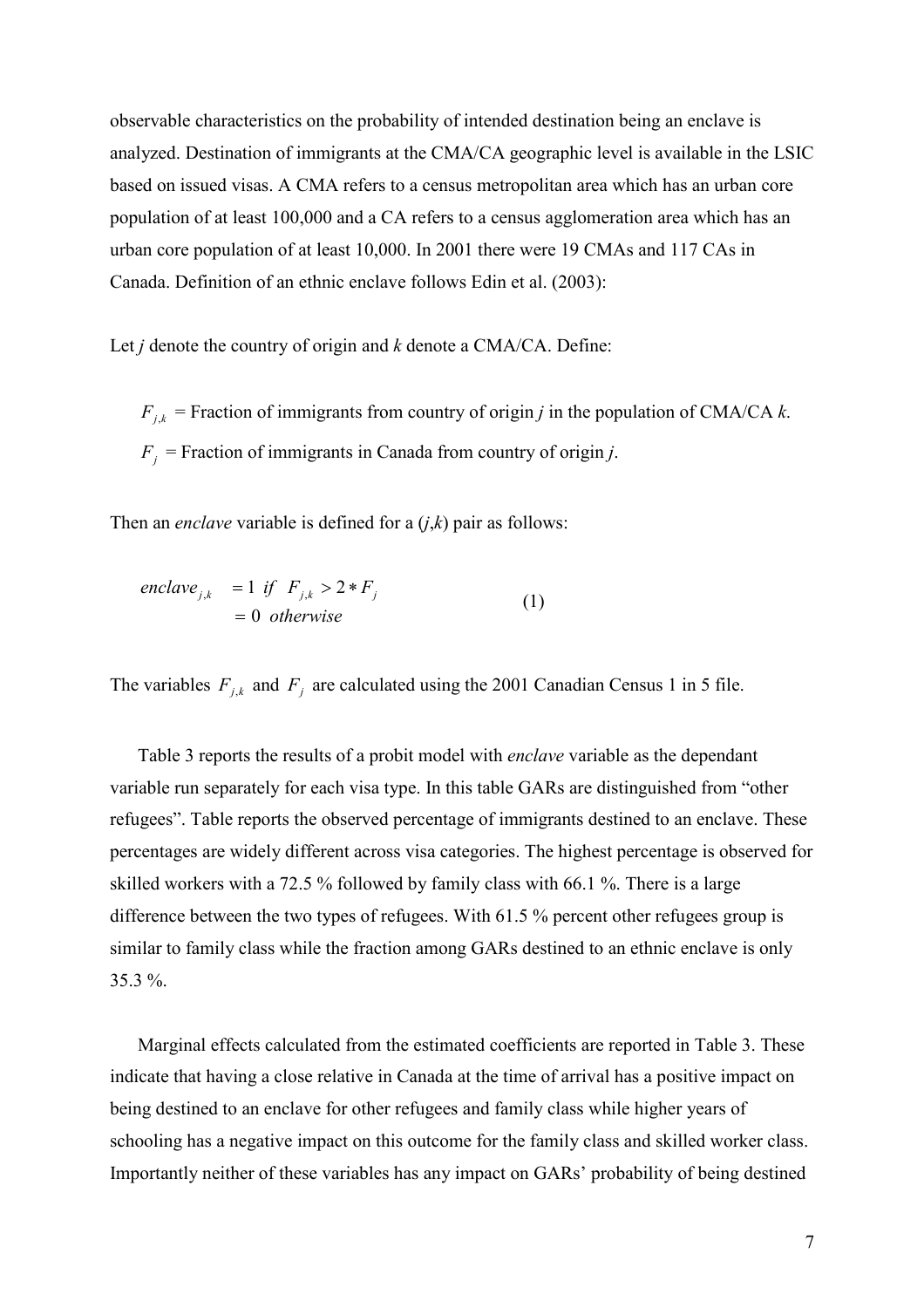to ethnic enclaves. In fact none of the observable characteristics have any significant impact for GARs with the exception of age that has a small negative impact. For the predetermined destinations these results show that there was no sorting of GARs across ethnic enclaves based on important observable characteristics.

Table 4 reports the fraction of immigrants destined (prior to arrival) to Toronto. Vancouver, Montreal and Calgary, four largest cities that are the most popular immigrant destinations. This table also reports the observed geographical distributions at 6-months, 2years and 4-years after arrival. About 80 % to 90 % of family class, skilled worker class and business class immigrants are destined to these cities. Among refugees 72 % of other refugees and 49 % of GARs are destined to these cities. There is little variation in this fraction at 6months, 2-years and 4-years after arrival for GARs with 48 % still residing in these four cities 4 years after arrival. The table also reports the fraction of immigrants destined to small-sized cities, those with a population less than 250,000 that traditionally receive few immigrants. This rate is as low as 3 % among skilled workers and, 6 % among other visa categories with the exception of GARs which has a rate of 18 %. Thus, a GAR was at least three times more likely to be destined to a small sized city compared to other visa categories. While this rate has declined somewhat for GARs as time spent in the country increased, by 4-years after arrival 14 % of GARs were still residing in these cities. This rate was twice as high as the highest rate of 7 % reported for the other visa categories.

The differences in ethnic concentrations between different visa categories are further illustrated in Figure 1. While the initial destinations can be identified at the CMA/CA level, the location of immigrants at 6-months, 2-years and 4-years after arrival can be identified at a more detailed level called an FSA. FSAs are associated with a postal facility from which mail delivery originates. The average number of households served by an FSA is approximately 7000, and as of May 2001, there were approximately 1,600 FSAs in Canada. Thus, an FSA is a much tighter geographic area that gets much closer to a neighborhood where most of the social interactions take place. The figure illustrates distribution of immigrants across FSAs with different degrees of ethnic concentration 6-months after arrival. Ethnic concentration for a given country of origin is measured as the percent of the FSA population that is born in that country. GARs were much less likely to be in neighborhoods that had high levels of ethnic concentration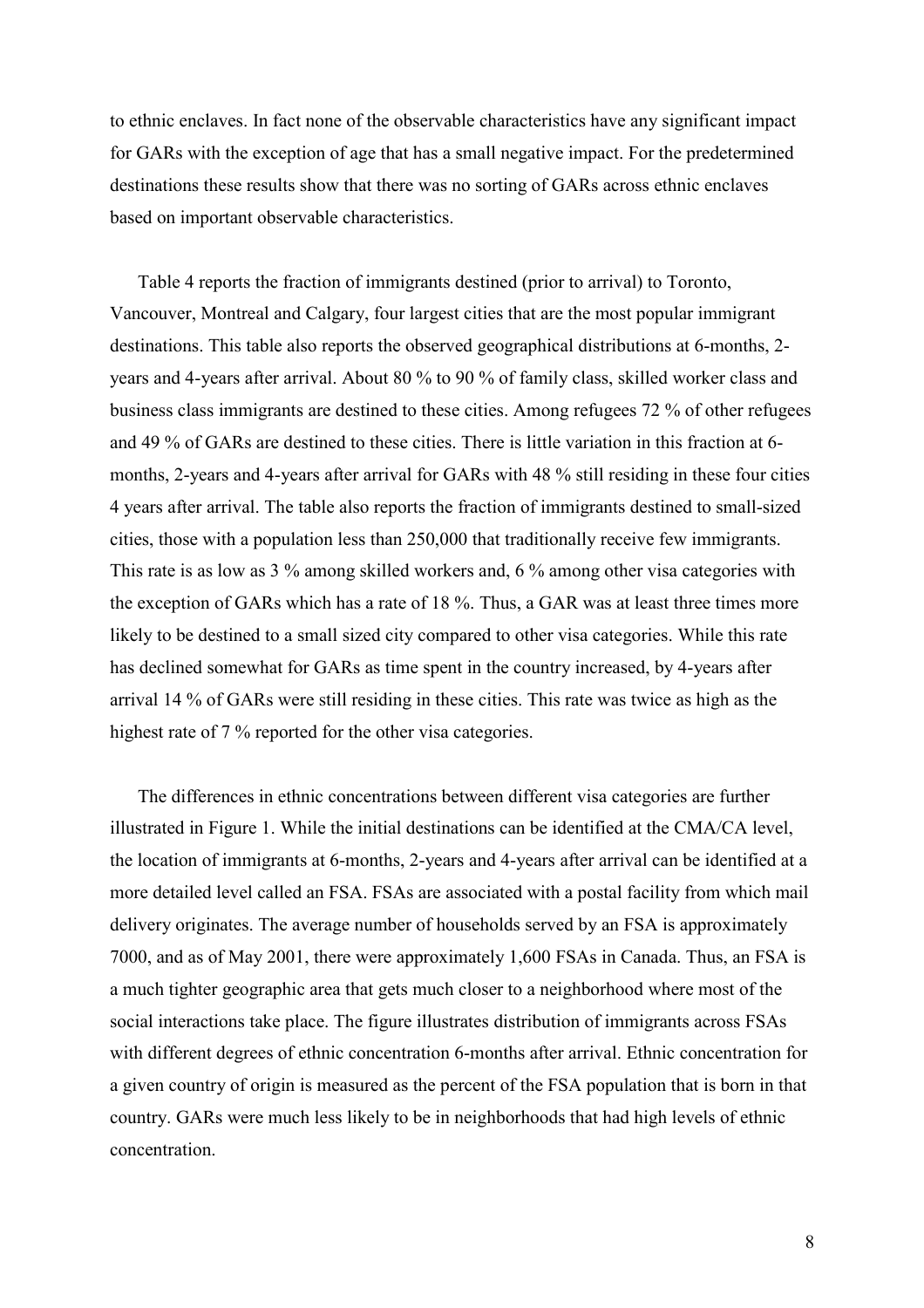Above analysis provides strong evidence that observable characteristics of GARs had no impact on the propensity to be destined to a city that is ethnically concentrated. The analysis further shows that GARs were sent to locations that were much different than the typical choices made by other types of immigrants. Although there has been some secondary migration in the following years a large fraction of GARs were still residing in their destination cities. There is also still significant variation in the ethnic concentration of neighborhoods within this group. In the rest of the paper, this variation in ethnic concentration among the GARs will be used to identify the impact of ethnic enclaves. In particular, questions available in the LSIC about labour market outcomes, language training and work related training will be used.

#### 4. Impact of ethnic enclaves

In the following analysis I am interested in the impact of ethnic concentration on various outcomes of GARs at 6-months, 2-years and 4-years after arrival. For a given time after arrival let the outcome of interest be  $Y_{ijk}$  that denotes the outcome for individual i from country of origin  $j$  residing in FSA  $k$ . Then the empirical specification is:

$$
Y_{ijk} = \alpha X_{ijk} + \beta \ln c_{ijk} + \delta_r + \delta_c + \varepsilon_{ijk}
$$
 (2)

The set of individual characteristics X includes age and age squared, married dummy, years of schooling, dummy for children in immigrating family, female dummy and the interaction term married\*female. Age and marital status are measured at the time of each survey, while the rest of the variables refer to characteristics at arrival or 6-months after arrival<sup>4</sup>. The specification also includes region of birth ( $\delta$ ) and destination cma/ca ( $\delta$ ) fixed effects. Controlling for destination fixed effects is important in this context since destination matching process may take into account factors that are unobservable to the econometrician which may be correlated with the outcomes. The key independent variable is  $c_{ijk}$  which refers to the size of the ethnic group for individual  $i$ , from country of birth  $j$ , living at FSA  $k$  at the time of the survey.

<sup>&</sup>lt;sup>4</sup> Note that other quasi-experimental work on the impact of ethnic enclaves study cohorts that arrived over a number of years. Arrival dates of immigrants sampled in the LSIC are over a 12 month period between October 2000 and September 2001.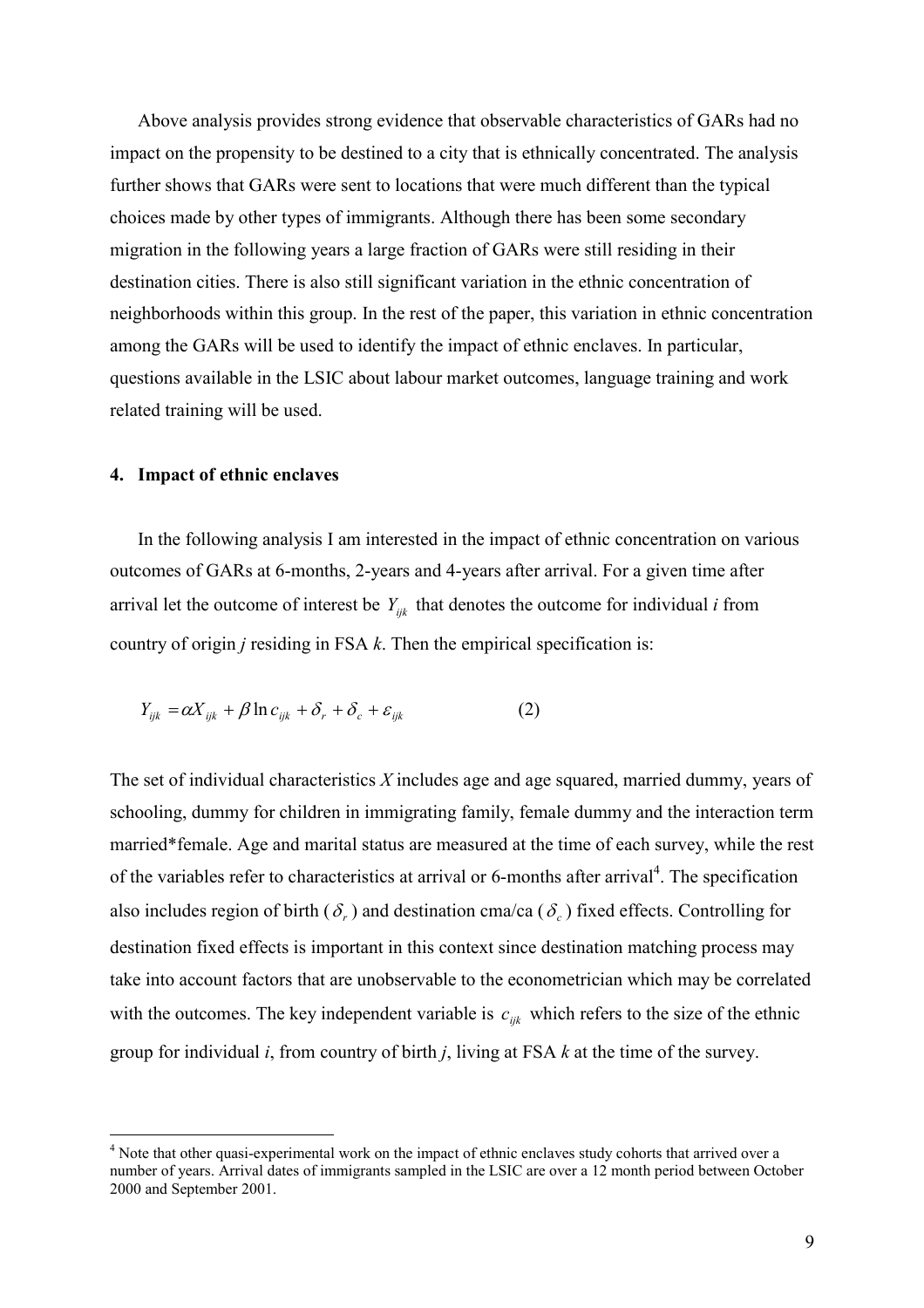Equation (2) is estimated separately for each survey thus, allowing effects of explanatory variables to vary across time.

Since there may be sorting into neighborhoods based on unobservable characteristics resulting endogeneity problem is solved using ethnic size of the initial CMA/CA determined by the matching process as an instrument for the size of the ethnic enclave at a given survey year. With destination fixed effects the IV strategy exploits variation in the inflow refugees across FSAs within large cities. The identifying assumption is that matching process is independent of the unobserved characteristics of the refugees. The only interaction between the potential immigrants and the officers is the interview for refugee status determination. This interview allocates a few minutes -if any- to the discussion of destination and most of the time those whose refugee applications are approved find out their destination at the time of departure. Structure of the process therefore limits the role of unobserved characteristics of refugees on destination determination. Table 3 above also provides evidence that even observable characteristics did not play a role in assignment of refugees to destinations. Also, similar to Edin et al (2003) and Damm (2008) the analysis assumes that only current location has an effect on the outcomes.

The following analysis reports the values for F-statistics for IV analysis which shows that the instruments usually have high power with F values well over 10. There is one exception where F value is below 10 that are discussed in the next section. Both OLS and IV estimates of the empirical specifications are reported.

#### 4.1. Impact of ethnic enclaves on earnings

Equation (2) is estimated using log of the hourly wage rate as the dependant variable for active jobs at the time of the interview. The results of this analysis provide a point of comparison to other quasi experimental evidence on the impact of enclaves on earnings reported in the literature. Table 5 reports the estimated coefficients for the log of the ethnic enclave size. Separate estimates are reported for the OLS and IV methods. The table also reports the results of the first-stage regressions for the IV method.

At 6-months after arrival only 38 individuals report working out of around 680 GARs. The very low number of employed is not very surprising since these immigrants spent only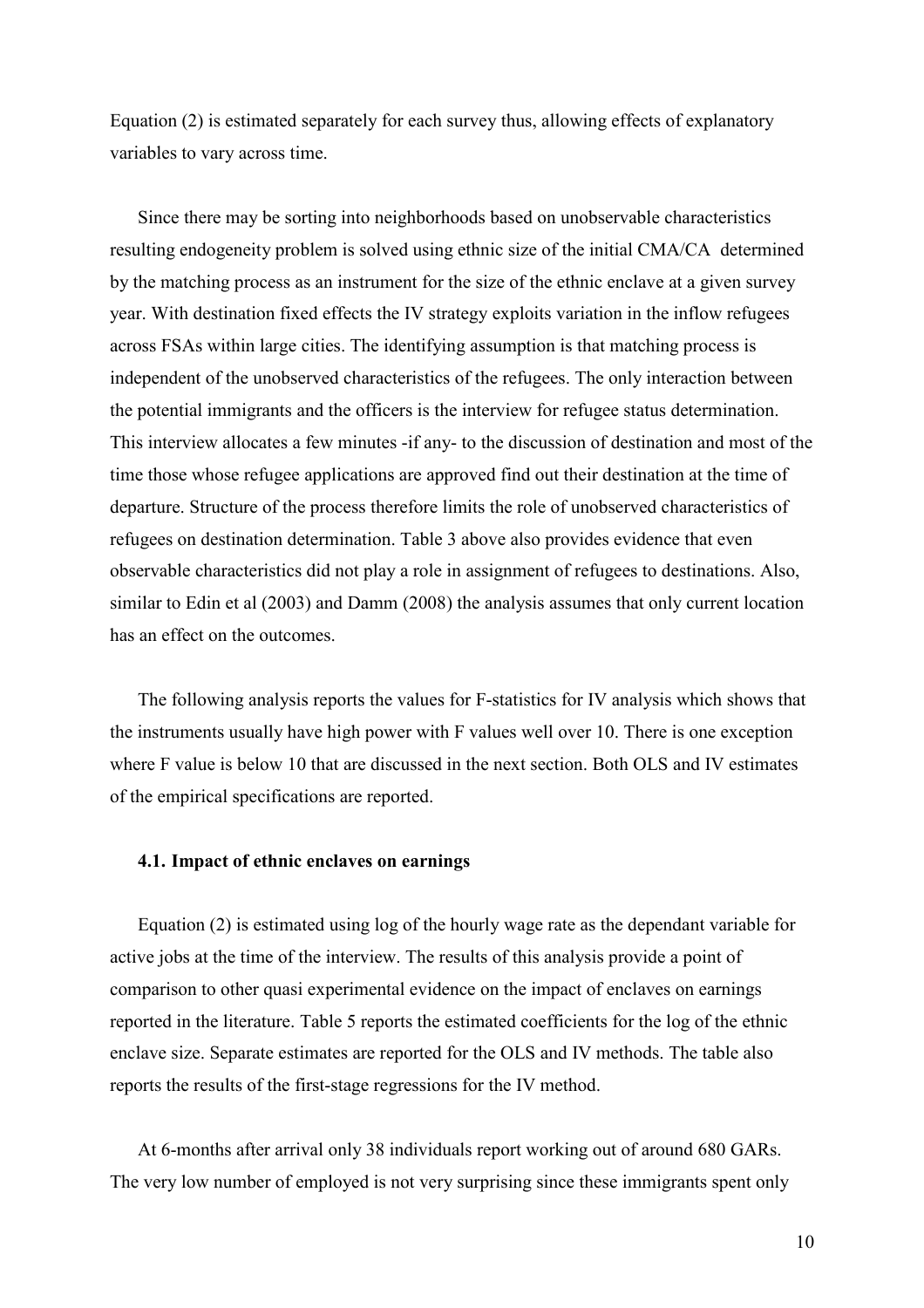six months in the country and the government provides full income support to GARs within the first year after arrival. Both the OLS and IV results show no significant affect of the enclave on hourly wages. However, given the very small sample size and very weak first stage regression results, the results of the IV method are not reliable.

Sample sizes are much larger for 2-years and 4-years after arrival. Results from both the OLS and the IV estimation show that enclaves have no significant impact on earnings. These results are in line with other quasi-experimental evidence reported by Edin et al. (2003) that reports no significant effect of enclaves on earnings of immigrants eight years after arrival in Sweden. Damm (2008), on the other hand, reports positive impacts seven years after arrival in Denmark<sup>5</sup>

Impact estimates of ethnic enclaves on earnings can be interpreted as a net impact of a number of underlying factors. Previous quasi-experimental studies provide no direct evidence on factors that derive the net effects<sup>6</sup>. Next section turns to one of the mostly discussed factors that are hypothesized to influence the resulting impact of living in enclaves: the role of human capital investments.

#### 4.2. Impact of ethnic enclaves on human capital investments

There are two major requirements for a successful integration of immigrants to the host country labor market: language skills and transferability and relevance of skills obtained in the source countries in the host country labor market. There are large payoffs to investment in host country language skills since without language skills other human capital characteristics may have no pay off in the labor market. It is expected then language investments will be the priority for newly arrived immigrants. Once immigrants become proficient in language skills they may want to invest in other types of education and training. These latter types of

 $5$  The only quasi-experimental evidence on neighborhood effects in Canada is by Oreopoulos (2003) who explores the long-run impact of being raised in public-housing projects in Toronto. Using a natural experiment the author finds that neighborhood quality plays little role on adult earnings, unemployment rates or welfare participation of children raised in these housing projects. Results of Oreopoulus (2003) are interesting since many immigrants tend to settle in low income neighborhoods.

 $6$  The only exception to this is Damm (2008) that investigates two potential explanations for the finding of a positive net effect: ethnic goods consumption hypothesis and spillover of information and/or norms promoting earnings among enclave members. The author explores the implications of these potential explanations on such outcomes as probability of employment, full-time work and the impact of the quality of enclaves on earnings.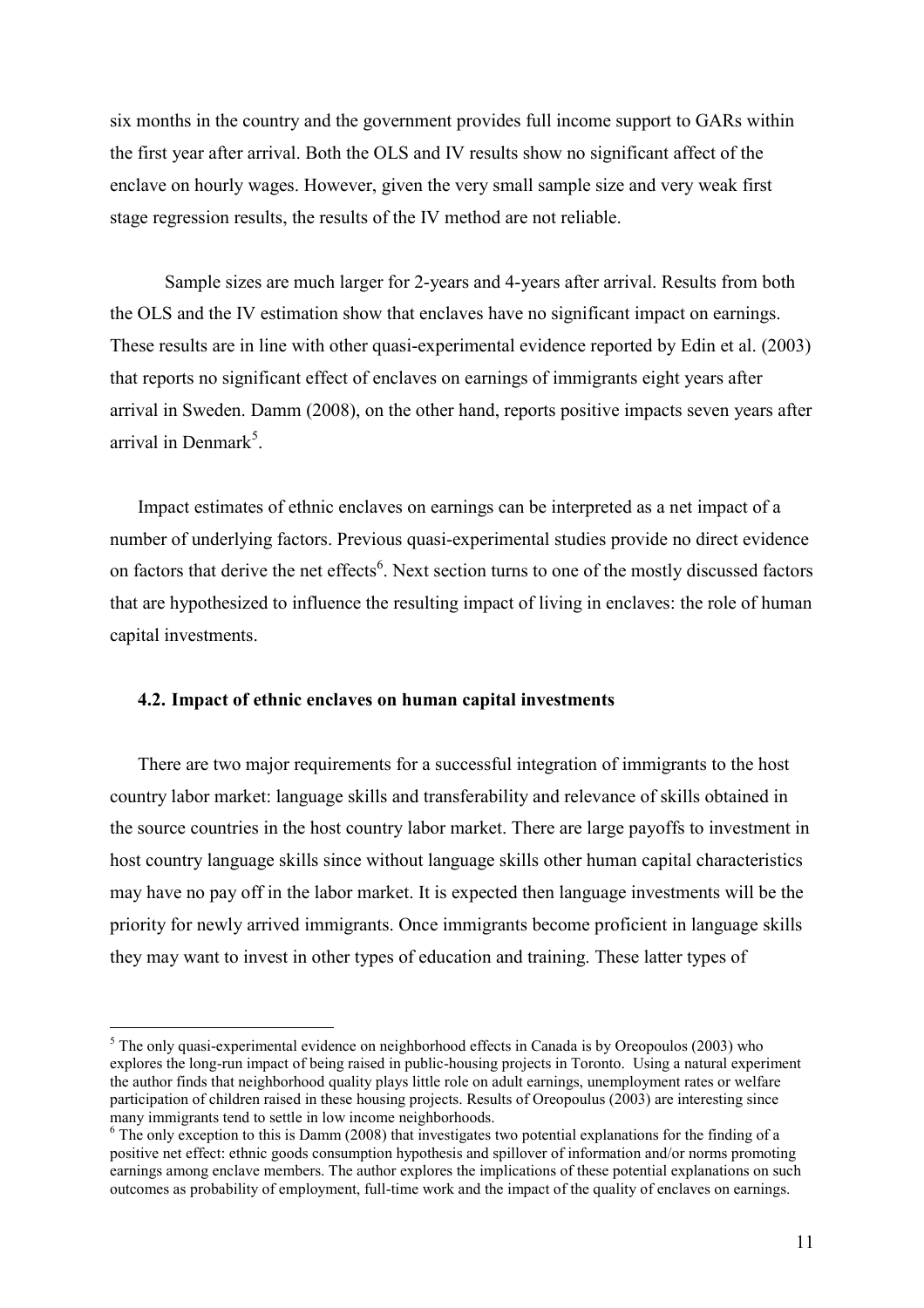investments may help recognition of source country human capital characteristics following certification of skills, as well as, result in accumulation of new host country specific skills.

#### 4.2.1 Language Investments

Canada provides a very unique laboratory for studying language investments given there are two official languages of English and French. Some geographical regions of the Canadian labor market heavily use English at the workplace while others use French. If enclaves reduce incentives to make language skill investments as hypothesized by the earlier literature then a negative impact should be observed for both languages. On the other hand, if enclaves foster language investments a positive impact is expected to be observed especially for the dominant language used in the regional labor market.

LSIC reports whether immigrants took any language classes between the current interview date and the previous interview (or arrival date if the current interview is the 6-month interview) and this information is available separately for English and French training. In addition to the incidence of training activity, the number weeks of training and hours of training per week information are reported at the 6-month interview allowing calculation of the number of hours of training. Thus in this section both the incidence and the intensity of investments in language are analyzed.

The availability of information on investments in language in the LSIC is a crucial difference from other sources of data such as Census data. In the Census files language ability questions refer to the stock of language ability measured at the time of the Census. The stock of language ability captured by Census files is a function of the stock of language ability at the time of arrival and the investments in language ability following migration. The theoretical predictions are, however, mainly concerned with how the ethnic enclaves affect the incentives for investment in the host country post migration.

In addition to the information about new investments in language LSIC also provides information on how well individuals speak, read and write the official languages, similar to language questions measuring the stock of language ability available in the Census files. To illustrate the difference between the stocks and new investments following migration, and also to provide a point of reference to the current literature models with commonly employed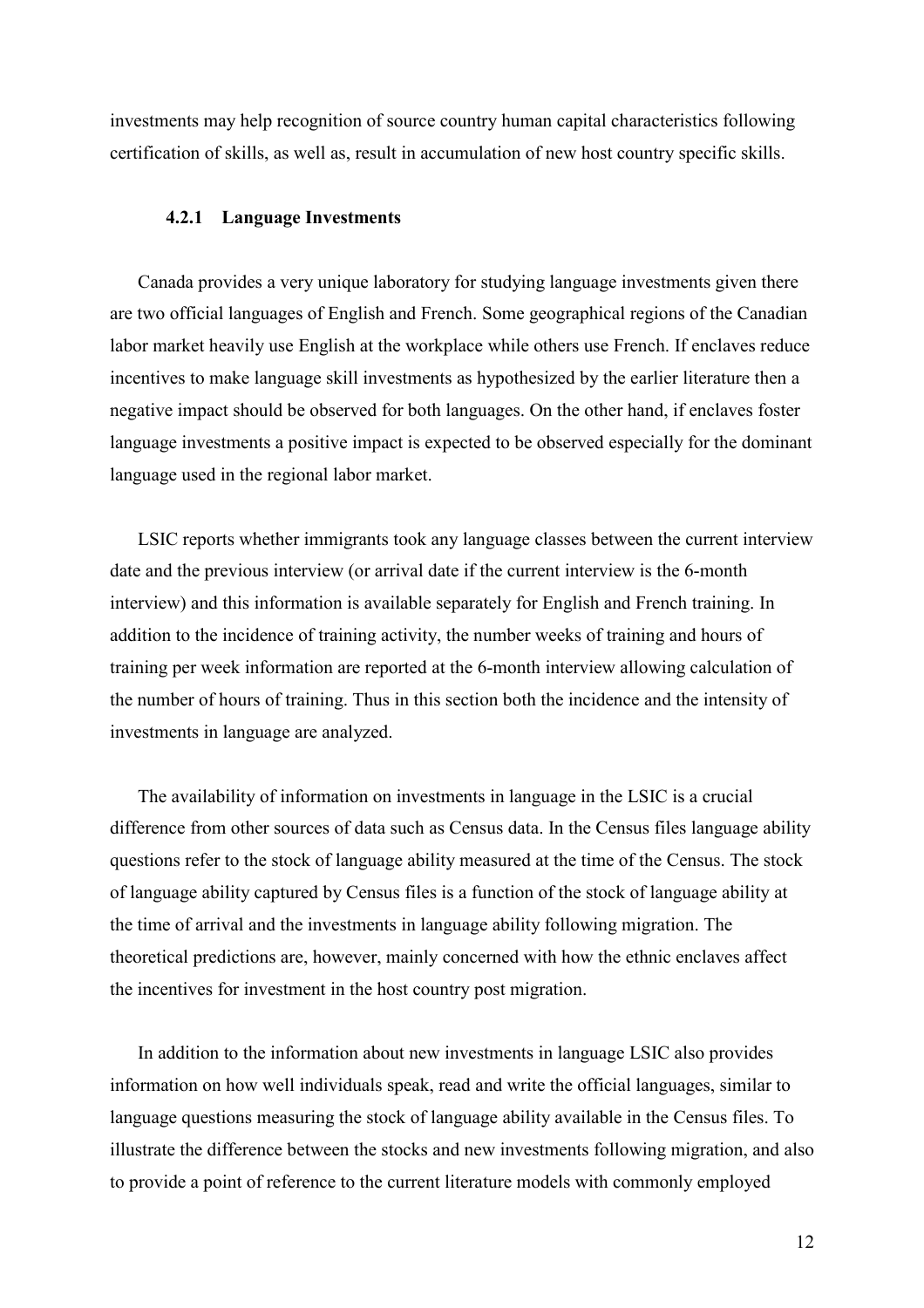specifications are estimated with two different dependant variables: one measuring the stocks and one new investments. In this initial analysis there is no attempt to control for sorting of immigrants into enclaves - similar to earlier studies studying impact of enclaves on language ability. Dependant variables referring to the stock of language ability measure ability in each of the three dimensions of speaking, writing, and reading. These measures are available separately for both English and French. The variables take a value of 3 for "well, very well", 2 for "fairly well" and 1 for "poorly or none". Thus higher values indicate higher proficiency in that dimension. The dependant variables are regressed on the log of the ethnic enclave size, female dummy, age and age squared, married dummy, years of schooling, kids, married\*female, region of birth fixed effects, CMA/CA of residence fixed effects. Estimations are carried out separately for English and French and for each dimension of ability. Following other work in the literature all immigrants regardless of visa type are included while individuals whose mother tongue is either English or French, or report one of these as most spoken language at home at the 6-month interview are dropped. These latter restrictions aim to remove those who might have been heavily exposed to one of these languages prior to arrival. Models for English are estimated by restricting the sample to those CMA/CAs where English is the dominant language (that is the fraction of residents in that CMA/CA with English mother tongue is over 70 %), and a similar restriction is adopted for French.

The first 9 columns of Table 6 report coefficients of the log ethnic enclave size from OLS estimation where the dependant variable measures the stock of language ability at 6-months, 2-years and 4-years after arrival. The last 3 columns of Table 6, on the other hand, reports results where the dependant variable is replaced with whether individuals made new investments in language ability in the host country.

The results show a striking difference in the estimated impact of ethnic enclaves when the dependant variables are changed. For English language when the dependant variable measures the stock of language ability the coefficients estimates for the impact of ethnic enclave size are all negative and significant similar to the results reported in the literature. These coefficients would imply a negative correlation between living in enclaves and language ability. However, when the dependant variable measures news investments the results show no significant relationship between enclaves and language investments. Similar results are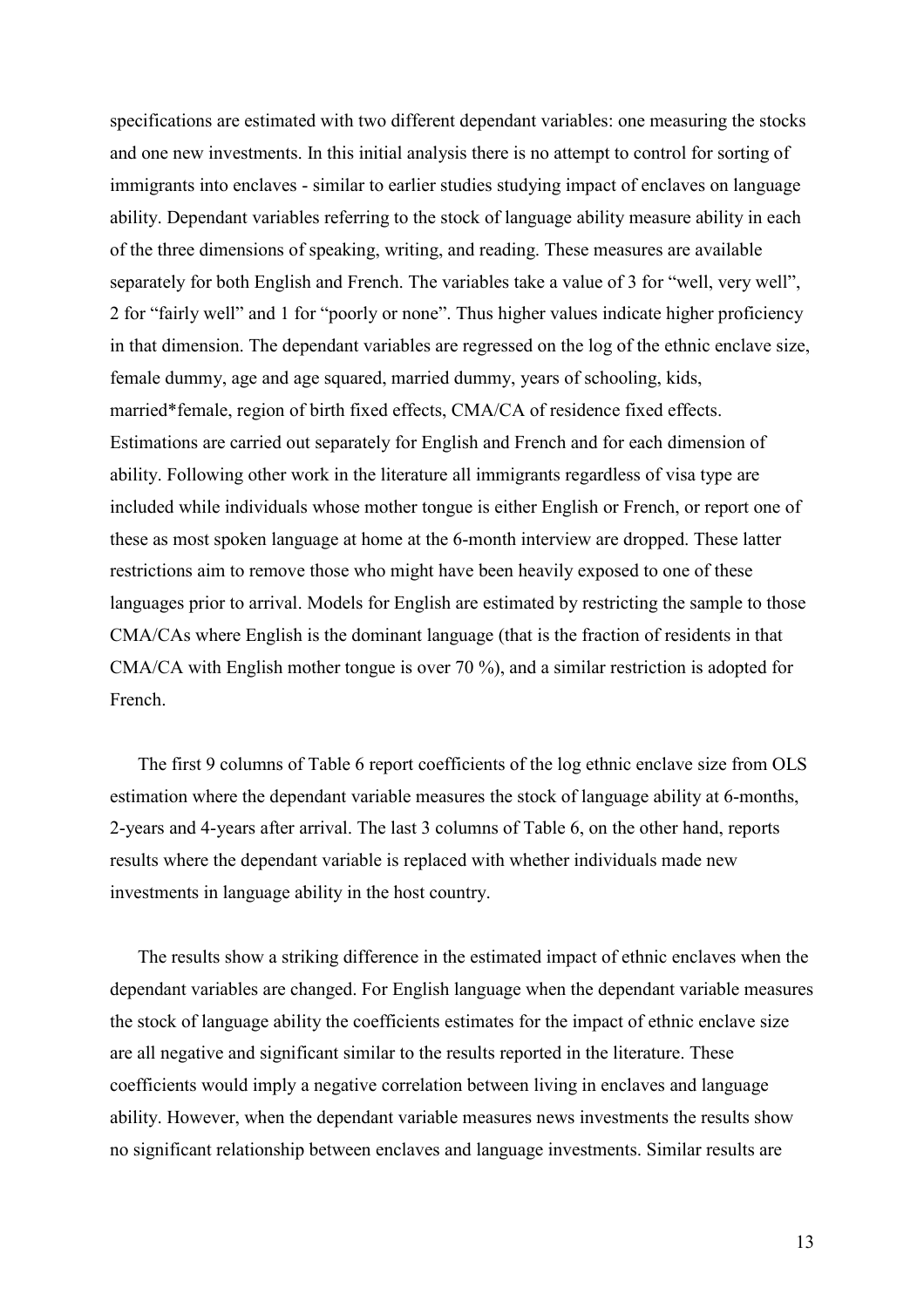also observed for French. These differences in results underline the importance of distinguishing between stock and flow (new investment) measures of language ability.

Sorting of immigrants into enclaves may be biasing the reported coefficients in Table 6. This issue is addressed in the following analysis that focuses on new language investments and restricts the sample to GARs who were subject to destination matching process. This allows the use of the IV strategy of the Section 4.1 to control for sorting of immigrants into enclaves. The same sample restrictions of Section 4.1 for analyzing the impacts on earnings are adopted in the following analysis.

Tables 7 and 8 report results related to the incidence of language training where the dependent variables are dummy variables indicating taking classes or training (such as ESL or FSL classes) in English and French respectively. In addition to the previous set of controls used for earnings outcome of Section 4.1 these specifications include a mother tongue English dummy, language most spoken at home English dummy and also the corresponding dummy variables for French. The tables report the mean of the dependent variables, i.e. the fraction in sample that has taken language training. These figures suggest that most of the language training takes place in the first few years and this falls as time spent in the country increases. Incidence of English training falls from 56 % within the first 6-months of arrival to 46 % in the following 18 months (until 2-years after arrival) and finally 16 % between 2- and 4-years after arrival

Comparing the OLS and IV estimates referring to specifications (1) in Table 7 shows that OLS method underestimates the true impacts. IV estimates are positive and significant at 6months suggesting that residing in ethnic enclaves increases the probability that an immigrant receives English training. The estimated impact is not significantly different from zero at both 2-years and 4-years after arrival. Specification (2) adds an interaction term of ethnic enclave size with a dummy variable indicating that majority of the CMA/CA has a French mother tongue. This interaction is intended to capture differential impact of the size of the ethnic enclave when the dominant language in the labor market is French. However, given that refugees may select into regions based on characteristics of regions, including language spoken, this variable is instrumented with fraction of the individuals in the destination CMA/CA whose mother tongue is French. IV coefficient estimates for the main effect of ethnic enclave size in this specification are positive and much larger in magnitude than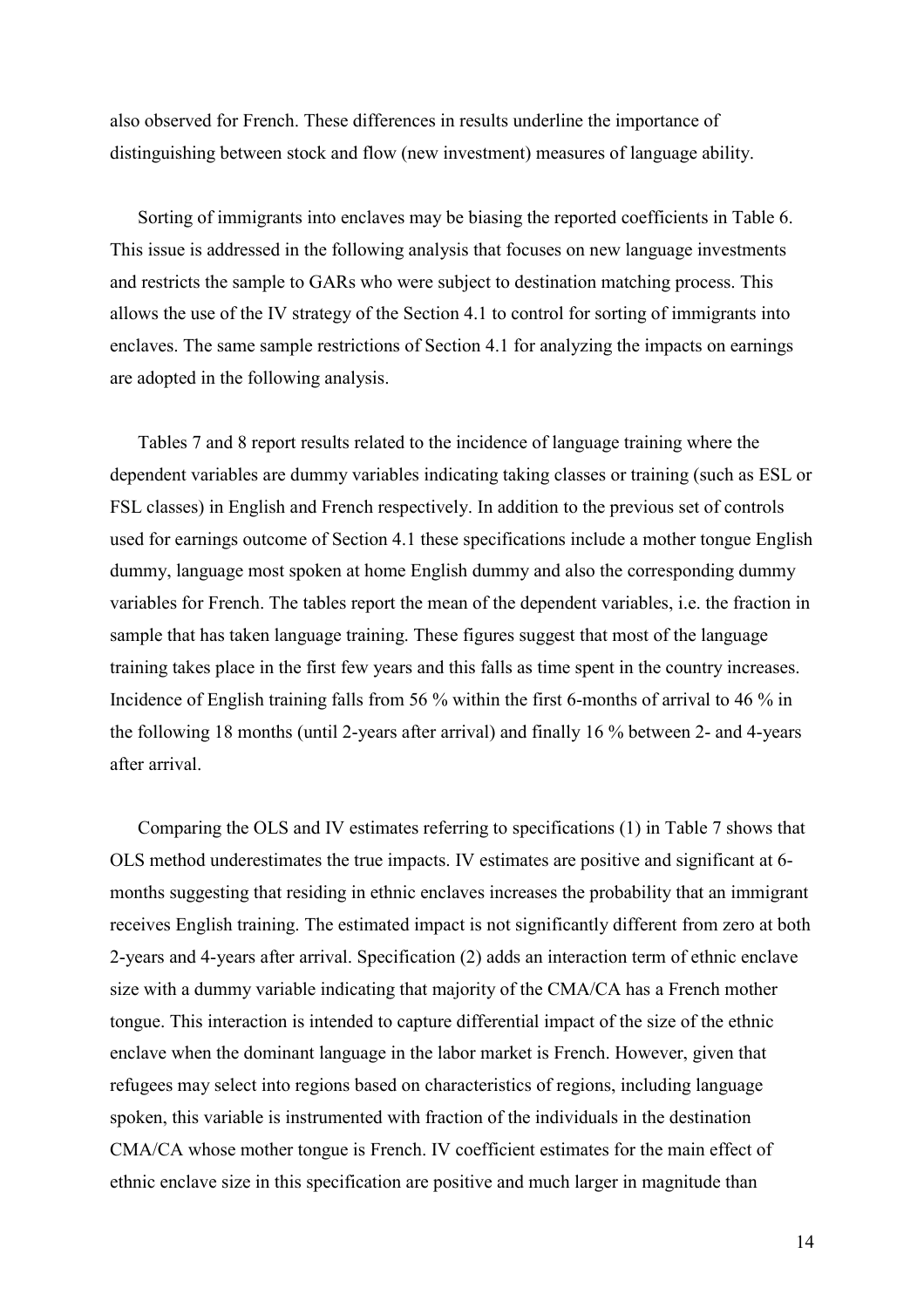previous specification indicating a positive impact of enclaves on English language investment for 6-months and 2-years after arrival. The interaction terms are negative and significant indicating that immigrants in enclaves that belong to French speaking labor markets are much less likely to invest in English. IV estimates from specification (2) show no effect of enclaves on English investments 4-years after arrival – a period when language investments become much more rare. These estimated coefficients imply that for someone living in an English speaking region a one standard deviation increase in the size of the ethnic enclave leads to 12.3 percentage point (pp) increase in the incidence of English training within the first 6-months of arrival, 4.6 pp increase between 6-months and 2-years after arrival, and has no impact between 2- and 4-years after arrival.

Table 8 presents results for incidence of French training. The incidence of French training is much lower but follows a similar declining pattern as in English training: starting at 16 % within the 6-months after arrival and falling to 4 % between 2- and 4-years after arrival. Comparing OLS and IV estimates from specification (2) indicates again that OLS underestimates the impact of ethnic enclaves. IV estimates show that ethnic enclaves located in French speaking regions increase investments in French language, however, those enclaves in English speaking regions reduce such investments. For someone living in a French speaking region estimated coefficients imply that a one standard deviation increase in the size of the ethnic enclave leads to 4.8 pp increase in incidence of French training within the first 6months of arrival, 3.0 pp increase between 6-months and 2-years after arrival, and has no impact between 2- and 4-years after arrival. These results for the two official languages also suggest a trade-off between English and French language investments. Enclaves are fostering investments in the language dominant in the regional labor market while reducing investment in the other language. Deciding to invest in a language may require commitment of time to the learning of that language and therefore lead to the decision not to make investment in a second one.

These results show that contrary to the presumptions of the earlier literature enclaves actually increase language investments in the Canadian context. Ethnic enclaves may be reducing the costs of making such investments since language training classes are often located close to ethnic enclaves. Co-ethnics can also readily provide crucial information about relevance, effectiveness of different types of language classes which may be much more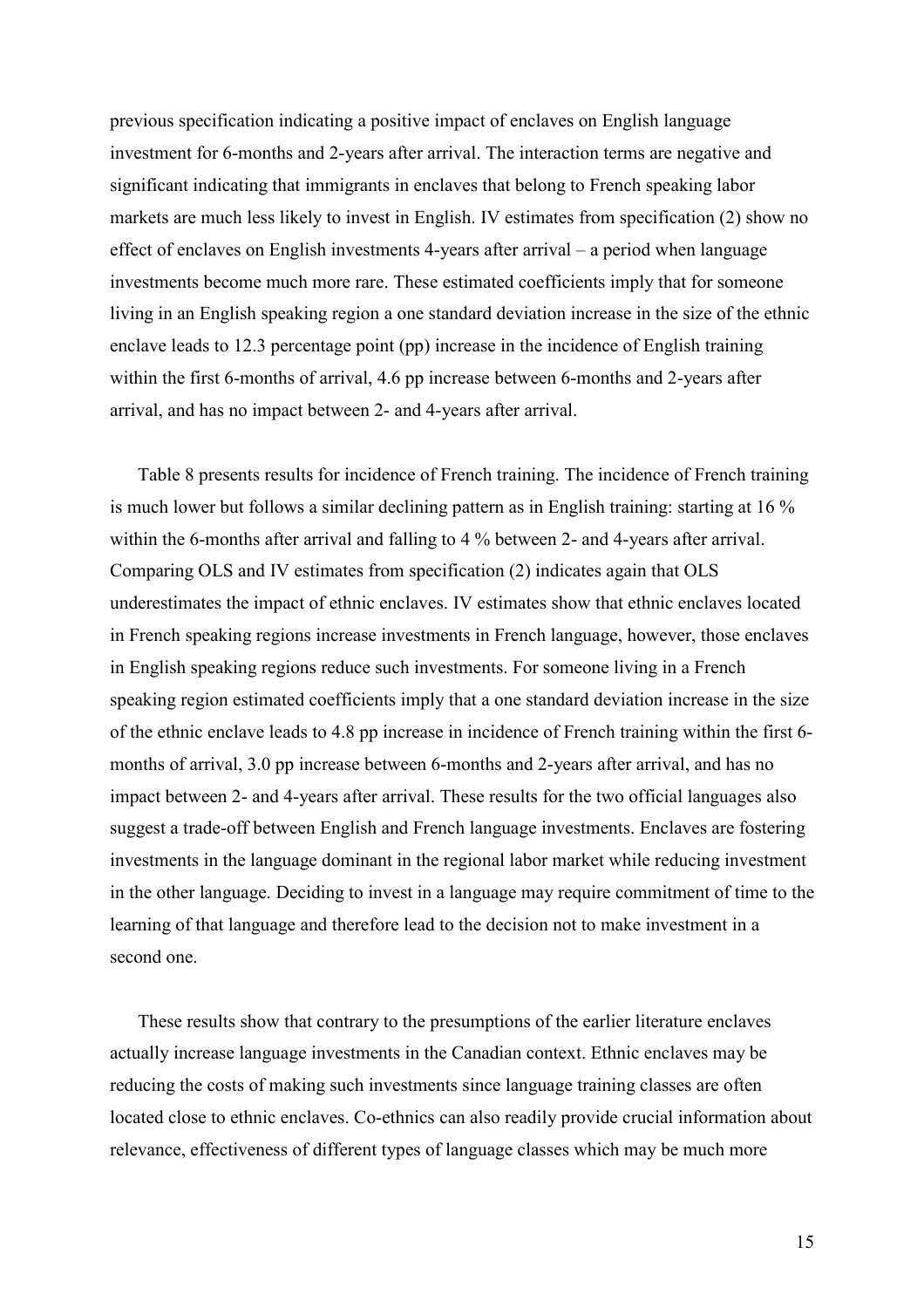costly to obtain outside the enclave. Refugees may also be encouraged by co-ethnics to make such investments for their future labor market prospects<sup>7</sup>.

Table 9 reports the impact estimates for the intensity of English and French training at 6months after arrival<sup>8</sup>. The average number of hours of training within first 6 months after arrival was about 193 hours for English and 80 hours for French. IV results suggest that the OLS impact estimates in absolute terms are biased towards zero. Estimated coefficients by the IV method show that those in ethnic enclaves not only are more likely to take language classes but they also invest more heavily in language.

Immigrants who invest in language skills may also invest in other types of human capital to improve their labor market prospects. Next section focuses on these types of investments.

#### 4.2.2 Investments in Education and Training (excluding language training)

Immigrants invest not only in language skills but also in other types of human capital. These types of investments are captured by "other education and training excluding language training" that include job-related courses, workshops or seminars, educational programs that leads to a degree, diploma or certificate, and the "other" category.

 $\frac{7}{7}$  GARs are eligible for Resettlement Assistance Program (RAP) if they do not have a job or other financial resources to support themselves. This assistance provides a monthly allowance depending on the number and ages of people in the family up to a maximum of 12 months. After expiration of RAP refugees are eligible for the provincial social assistance, a program that supports all residents of Canada who do not have a job in the province and lack financial resources. These programs may increase propensity to make human capital investments through lower costs of investments as they reduce cost of foregone earnings. Both programs also require that recipients are either looking for work or upgrading their skills. It is unlikely, however, that receipt of social assistance forces people through these requirements to make human capital investments since those who do not want to register for skill upgrading, such as language courses, may easily claim that they are looking for jobs.

Estimated impacts of enclaves may be partly driven by a potential positive correlation between the size of the ethnic enclave and receipt of social benefits if those on social assistance tend to invest more. This would imply that in a different setting where refugees do not have access to these kinds of need based transfer programs estimated enclave effects would be lower. A positive correlation between the size of the ethnic enclave and receipt of social benefits could arise, for example, if immigrants "learn" how to become entitled to these benefits through ethnic enclaves. Refugees, however, are automatically entitled to RAP program so that they don't need to find out from other immigrants about these programs. Nevertheless, the models are also estimated including a control for the receipt of social assistance and reported impact estimates are very robust to the inclusion of this additional control.

<sup>&</sup>lt;sup>8</sup> Hours of language training is not available for 2-years and 4-years after arrival. Hours of language training includes zero hours as well. Estimation uses log hours as the dependant variable. In order to use observations with zero hours of training in estimation everyone is assigned an extra hour of training before taking logs.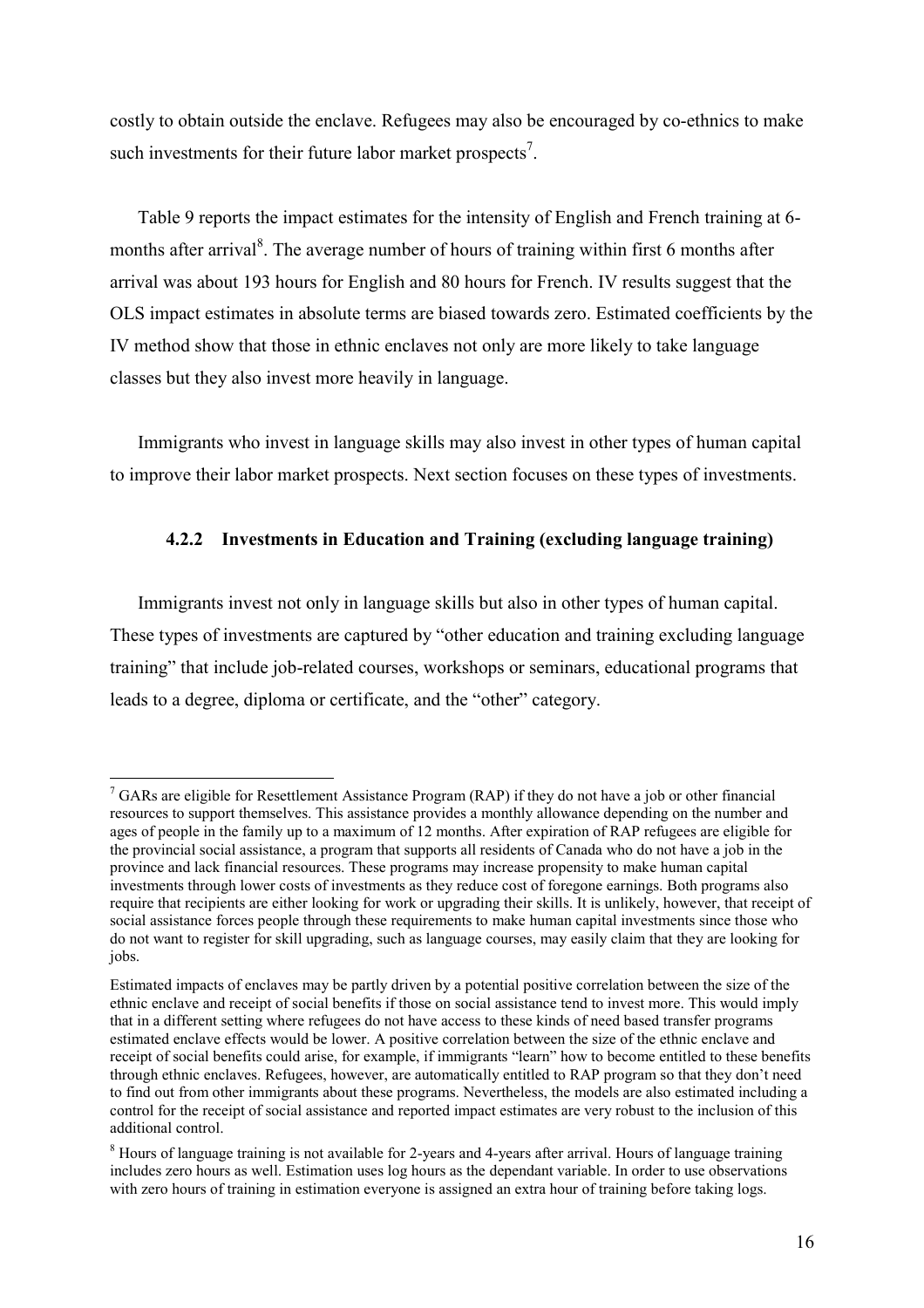Table 10 analyzes the incidence of these types of investments. About 17 % percent of GARs registered for this type of training within the first 6 months after arrival and this rate increased to 81 % between the 6-month and 2-year interviews before falling back to 39 % between the 2-year and 4-year interviews. This suggests an interesting pattern in human capital investments for immigrants. Within the first six months of arrival 72 % of refugees invest in at least one language while only 17 % invest in education and training excluding language. Between 6-month and 2-year interviews the fraction investing in at least one language falls down to 56 % while other types of education and training jumps to 81 %. These figures show that refugees invest heavily in human capital within the first two years of arrival first concentrating on language investments then shifting to other types of education and training. Both types of investments fall between the 2-year and 4-year interviews as more refugees start participating in the labor force.

OLS estimates in Table 10 show that there is no effect of ethnic enclaves on investments in education and training at 6 months. However, the effect becomes negative at 2-years and 4years after arrival suggesting that enclaves reduce investments in this type of human capital. IV estimates, correcting for the sorting of immigrants, imply the opposite with positive impact estimates for the incidence of investments. These estimated coefficients imply that a one standard deviation increase in the size of the ethnic enclave leads to 2.9 pp increase in incidence of other education and training within the first 6-months of arrival, 1.8 pp increase between 6-months and 2-years after arrival, and a 3.6 pp increase between 2- and 4-years after arrival. Table 11 focuses on the intensity of these investments. This table reports the average number of hours of training which increase from 59 hours of training within the first 6-months to 485 hours between the 2-year and 4-year interviews<sup>9</sup>. The IV estimates of the impact of ethnic enclaves on intensity of other education and training is positive and significant for both the 6-month and 4-year outcome. These results imply that ethnic enclaves not only have a positive impact on language acquisition but also increase the investments in other types of education and training such as job training.

<sup>&</sup>lt;sup>9</sup> This information is not available for the 2-vear interview. Hours of training includes zero hours as well. Estimation uses log hours as the dependant variable. In order to use observations with zero hours of training in estimation everyone is assigned an extra hour of training before taking logs.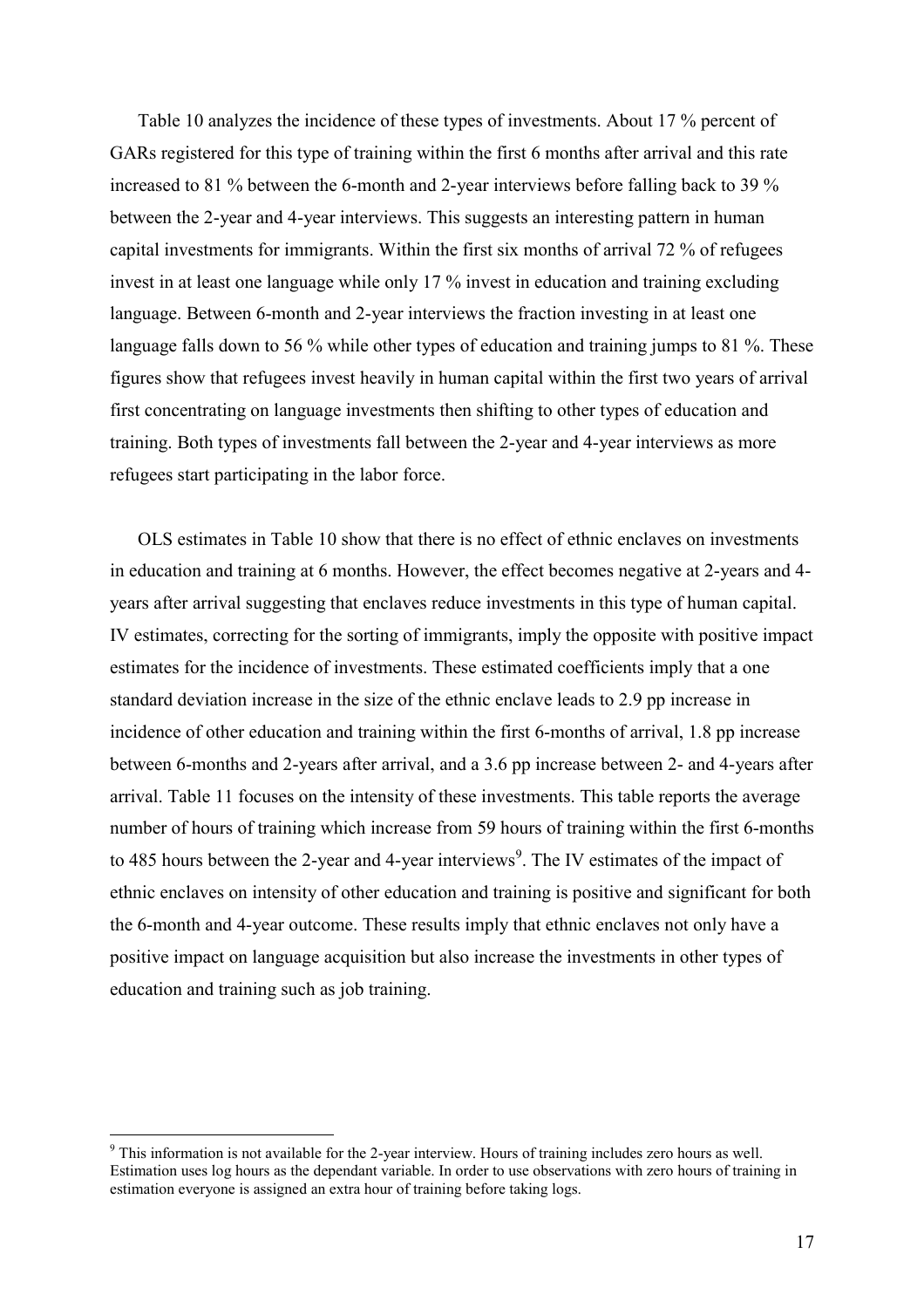#### 5. Conclusions

This paper explored the impact of ethnic enclaves on labour market outcomes of refugees using a natural experiment from Canada. The impact estimates suggest that living in ethnic enclaves do not have a negative impact on earnings in line with other results from the literature that used similar natural experiments from Sweden and Denmark.

Importantly, this paper studies the impact of ethnic enclaves on human capital investments and provides the first empirical evidence based on quasi-experimental methods that suggest that refugees living in ethnic enclaves make more investments in both the language and job related training. The study stresses that investment decisions depend on both the associated benefits and costs of such investments. The results regarding investments may be because immigrants are able to access immigrant focused training more easily and at a lower cost if they live in ethnic enclaves. Lower costs may arise because of geographical proximity of training facilities to the enclaves and availability of free childcare services. Ethnic enclaves may also provide crucial information about access, relevance and effectiveness of alternative language and work related training opportunities lowering the costs of search for the best training options. Also, immigrants who live in ethnic enclaves may be encouraged by coethnics to make human capital investments which increase the future labour market prospects. Finally, the role of enclaves in reducing the benefits of such investments may not be very large.

The effects of ethnic enclaves on earnings can be interpreted as a net effect of a number of underlying factors. Some of these factors may negatively affect earnings while others having positive impacts. Previous quasi-experimental studies show either zero or positive effect of living in enclaves. These net effects, however, imply that there must at least be some factors with positive impacts that compensate the negative ones. The role of ethnic enclaves in fostering human capital investments documented in this paper may be an important channel deriving the reported net effects.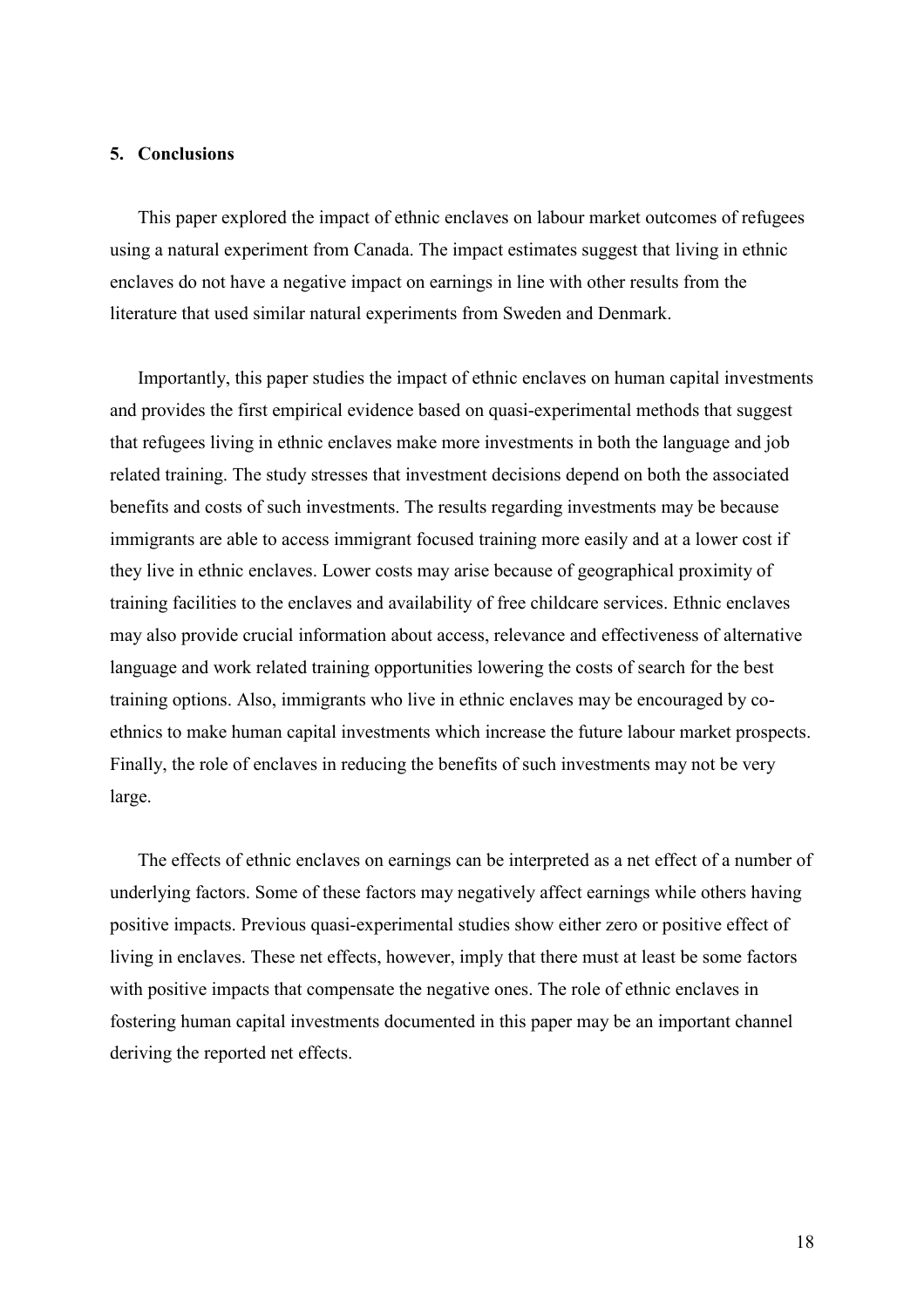#### **References**

Beaman, L. (2007). "Social Networks and the Dynamics of Labor Market Outcomes: Evidence from Refugees Resettled in the US," Yale University working paper.

Borias, G. (2000), Ethnic Enclaves and Assimilation, Swedish Economic Policy Review, 7, 89-122.

Chiswick, B. and P. Miller (2001), A Model of Destination-Language Acquisition: Application to Male Immigrants in Canada, *Demography*, v. 38, 391-409.

CIC (Citizenship and Immigration Canada) (2001), Towards a more balanced geographic distribution of immigrants, Strategic Research and Review.

CIC (2006), Annual Report to parliament on Immigration, 2006, Section 4, Maintaining Canada's Humanitarian Tradition.

Damm A.P. (2008). Ethnic Enclaves and Immigrant Labour Market Outcomes: Ouasi-Experimental Evidence, Journal of Labor Economics, *forthcoming*.

Edin, Peter-Anders, Peter Fredriksson, and Olof Aslund (2003) 'Ethnic enclaves and the economic success of immigrants – evidence from a natural experiment,' Quarterly Journal of Economics, vol. 118, p. 329–57

Oreopoulos, P. (2003), "The Long Run Consequences of Growing Up in a Poor Neighborhood", Quarterly Journal of Economics 118 (4), 1533-1575.

Portes, A. (1987). The Social Origins of the Cuban Enclave Economy of Miami, Sociological Perspectives, 30.

Simich, L., M. Beiser and F. Mawani (2002), Paved with Good Intentions: Canada's Refugee Destining Policy and Paths of Secondary Migration, Canadian Public Policy, Issues and Commentaries, vol. 28, no. 4, p. 597-607.

Warman, C., Ethnic Enclaves and Immigrant Earnings Growth, Canadian Journal of Economics, Vol. 40, No. 2, 401-422.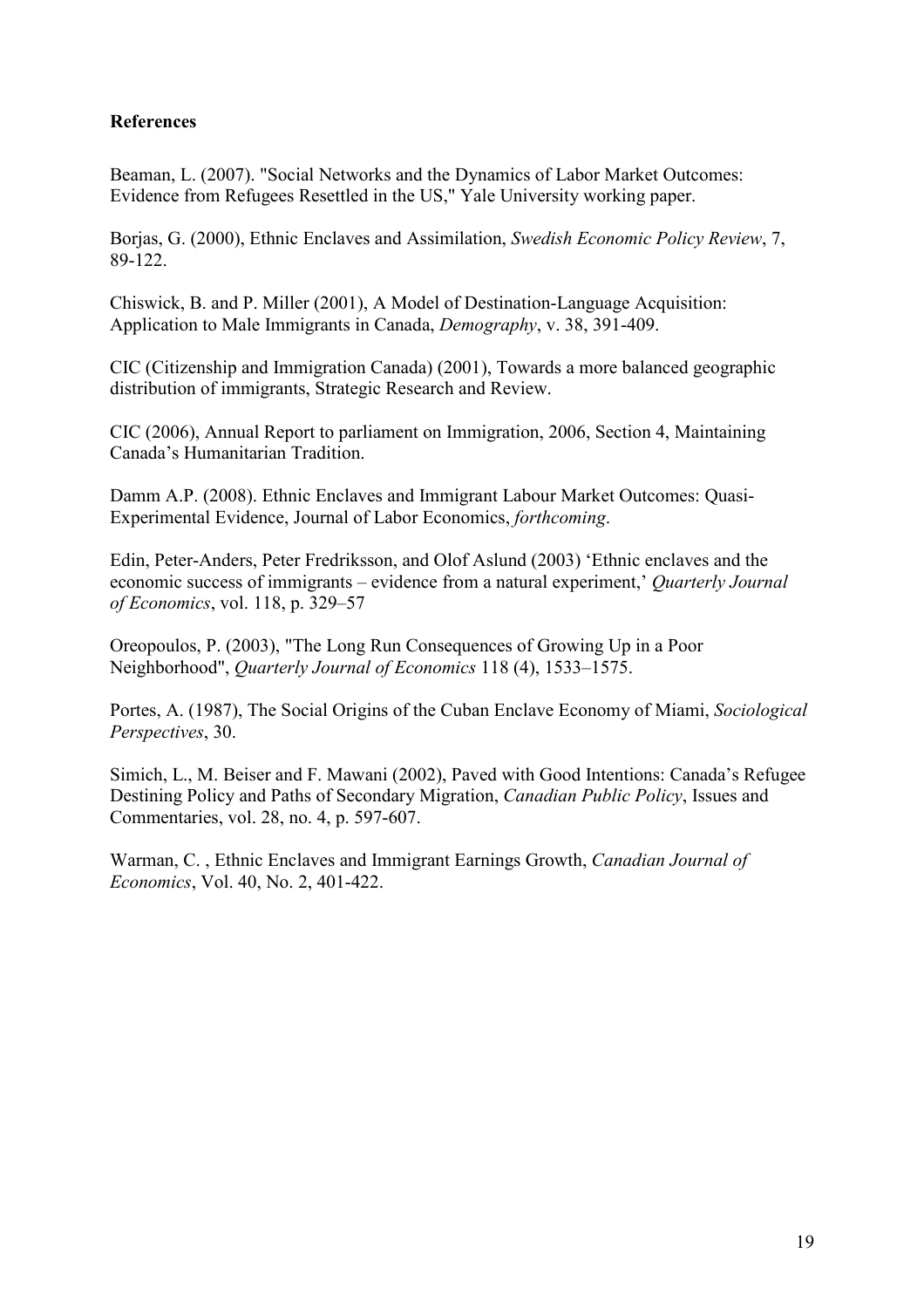| Province/Territory        | Percent of Total Federal<br>Spending in 2000-01 $(\$ | Percent of Total Number of<br>Immigrants in Canada - 2001 |  |  |  |
|---------------------------|------------------------------------------------------|-----------------------------------------------------------|--|--|--|
| Ontario                   | 669                                                  | 63.9                                                      |  |  |  |
|                           |                                                      |                                                           |  |  |  |
| British Columbia          | 16.2                                                 | 21.3                                                      |  |  |  |
| Alberta                   | 90                                                   | 9.2                                                       |  |  |  |
| Manitoba                  | 2.9                                                  | 2.8                                                       |  |  |  |
| Saskatchewan              | 1.8                                                  | 1.0                                                       |  |  |  |
| Nova Scotia               | 2.0                                                  | 0.9                                                       |  |  |  |
| New Brunswick             | 0.5                                                  | 0.5                                                       |  |  |  |
| Newfoundland and Labrador | 0.4                                                  | 0.2                                                       |  |  |  |
| Prince Edward Island      | 0.2                                                  | 0.1                                                       |  |  |  |
| <b>Yukon Territory</b>    | 0.1                                                  | 0.1                                                       |  |  |  |
|                           |                                                      |                                                           |  |  |  |

#### Table 1 – Federal Spending on Settlement and Language Services - 2000/2001

Source:

Spending figures calculated by author based on "Inter-Provincial Report Card on Immigrant Settlement and Labour Market Integration Services", BC Coalition for Immigrant Integration - April 2002.

Figures for percent of immigrants calculated by author based on 2001 Canadian Census tabulations, Statistics Canada. Census defines "immigrant population" as persons who are, or have ever been, landed immigrants in Canada.

|                    | Family<br>Class | Skilled<br>Worker | <b>Business</b><br>Class | Refugees |
|--------------------|-----------------|-------------------|--------------------------|----------|
| Age                | 34.98           | 34.44             | 38.53                    | 33.87    |
| Male               | 0.34            | 0.55              | 0.47                     | 0.52     |
| Married            | 0.81            | 0.84              | 0.77                     | 0.67     |
| Years of schooling | 12.88           | 16.14             | 13.88                    | 11.93    |
|                    |                 |                   |                          |          |
| N                  | 1,160           | 3,211             | 305                      | 852      |

#### Table 2 – Descriptive Statistics by Visa Category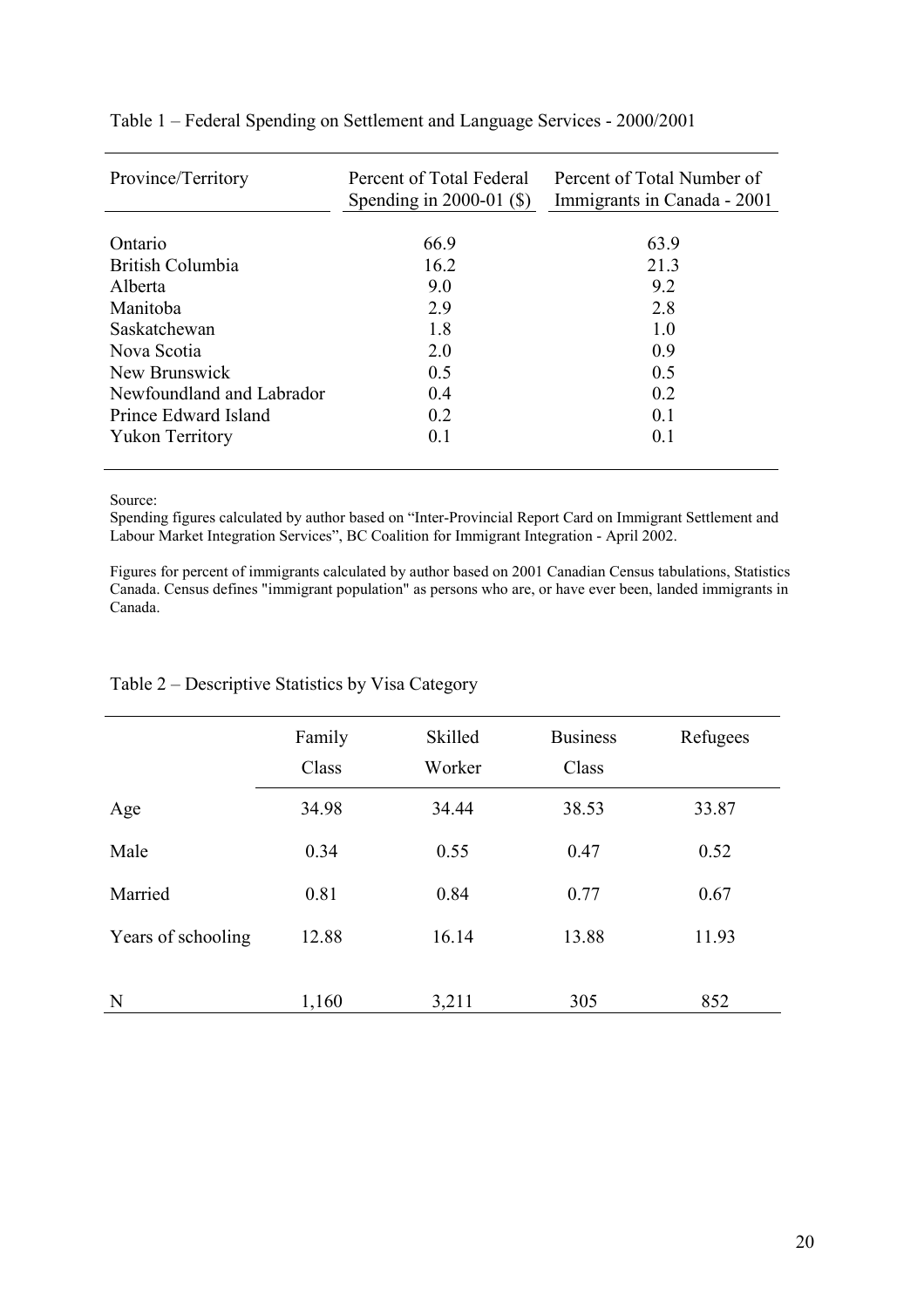|                               | Government               | Other    | Family    | Skilled   | <b>Business</b> |
|-------------------------------|--------------------------|----------|-----------|-----------|-----------------|
|                               | <b>Assisted Refugees</b> | Refugees | Class     | Workers   | Class           |
|                               |                          |          |           |           |                 |
| Age                           | $-0.005*$                | 0.000    | 0.002     | $-0.001$  | 0.002           |
|                               | (.002)                   | (.005)   | (.001)    | (.001)    | (.004)          |
| Years of schooling            | $-0.007$                 | 0.014    | $-0.012*$ | $-0.012*$ | 0.005           |
|                               | (.005)                   | (.010)   | (.004)    | (.003)    | (.010)          |
| Male                          | 0.002                    | $-0.145$ | $-0.042$  | 0.029     | 0.009           |
|                               | (.039)                   | (.082)   | (.031)    | (.016)    | (.060)          |
| Married                       | $-0.001$                 | $-0.027$ | $-0.099*$ | 0.031     | $-0.052$        |
|                               | (.044)                   | (.116)   | (.037)    | (.024)    | (.093)          |
| Close relative in             | 0.030                    | $0.185*$ | $0.107*$  | 0.032     | 0.101           |
| Canada at arrival             | (.049)                   | (.085)   | (.043)    | (.023)    | (.084)          |
|                               |                          |          |           |           |                 |
| Observed probability of being | 0.355                    | 0.615    | 0.661     | 0.725     | 0.581           |
| in enclave                    |                          |          |           |           |                 |
| R <sub>2</sub>                | 0.01                     | 0.04     | 0.03      | 0.01      | 0.01            |
| N                             | 689                      | 163      | 1160      | 3211      | 305             |

Table 3 – Impact of Individual Characteristics on Enclave Status of Destination ( $dF/dx$ )

Notes: \* significant at 10 % level; Table reports marginal effects. Standard errors are reported in parenthesis.

Table 4 – Distribution of Immigrants Destination across Cities and Population Size

| Fraction                   | GARs | Other<br>Refugees | Family<br>Class | Skilled<br>Workers | <b>Business</b><br>Class |
|----------------------------|------|-------------------|-----------------|--------------------|--------------------------|
| <b>Four Largest Cities</b> |      |                   |                 |                    |                          |
| Destination                | .49  | .72               | .79             | .87                | .89                      |
| 6-months                   | .45  | .73               | .77             | .85                | .87                      |
| 2-years                    | .47  | .70               | .77             | .83                | .84                      |
| 4-years                    | .48  | .69               | .75             | .81                | .84                      |
| Cities<250K                |      |                   |                 |                    |                          |
| Destination                | .18  | .06               | .06             | .03                | .06                      |
| 6-months                   | .16  | .05               | .07             | .03                | .05                      |
| 2-years                    | .14  | .06               | .08             | .03                | .06                      |
| 4-years                    | .14  | .06               | .07             | .04                | .06                      |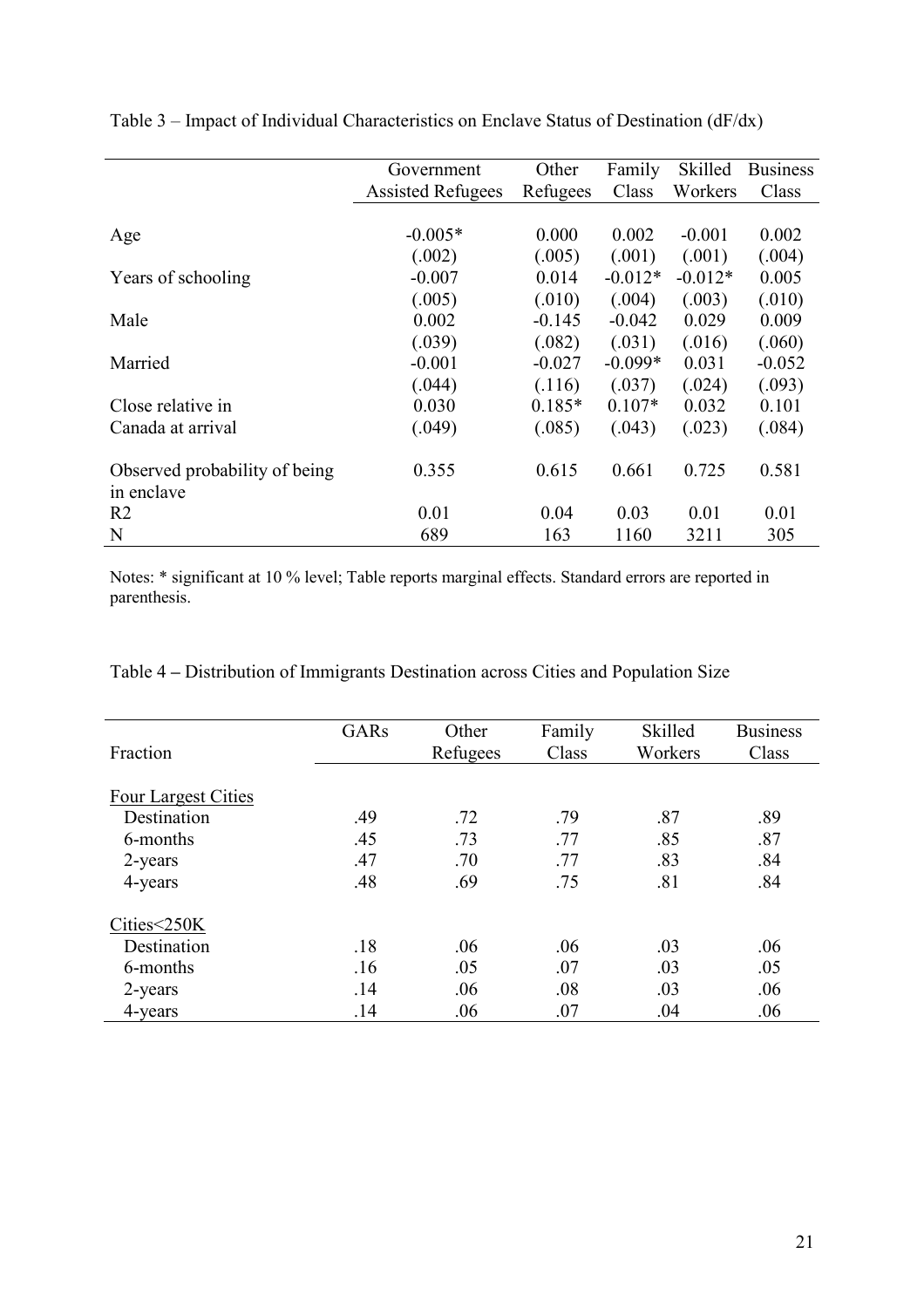#### Table 5 - Impact of Ethnic Enclaves on ln(Hourly Wage)

|                           | 6-months<br>after arr. |                  |                   | 2-years<br>after arr.               | 4-years<br>after arr. |                |  |
|---------------------------|------------------------|------------------|-------------------|-------------------------------------|-----------------------|----------------|--|
|                           | <b>OLS</b>             | IV               | <b>OLS</b>        | IV                                  | <b>OLS</b>            | IV             |  |
| ln(ethnic group)          | .015<br>(.052)         | $-174$<br>(.144) | $-.007$<br>(.012) | $-.047$<br>(.032)                   | .013<br>(.010)        | .009<br>(.032) |  |
| R <sub>2</sub><br>N       | .32<br>38              | 38               | .22<br>251        | .18<br>251                          | .26<br>345            | .26<br>345     |  |
| Mean hourly wage          | 7.75                   |                  | 9.19              |                                     | 10.58                 |                |  |
| <b>Destination CMA/CA</b> |                        |                  |                   | First-stage regression F-statistics |                       |                |  |
| ln(ethnic group)          |                        | 2.0              | $\qquad \qquad -$ | 32.9                                | --                    | 31.2           |  |

Notes: \* significant at 10 %, Standard errors are reported in parenthesis.<br>Other controls: Female dummy, age and age squared, married dummy, years of schooling, kids, married\*female, region of birth fixed effects, destinat effects (at cma level); earnings refer to jobs active as of the time of interview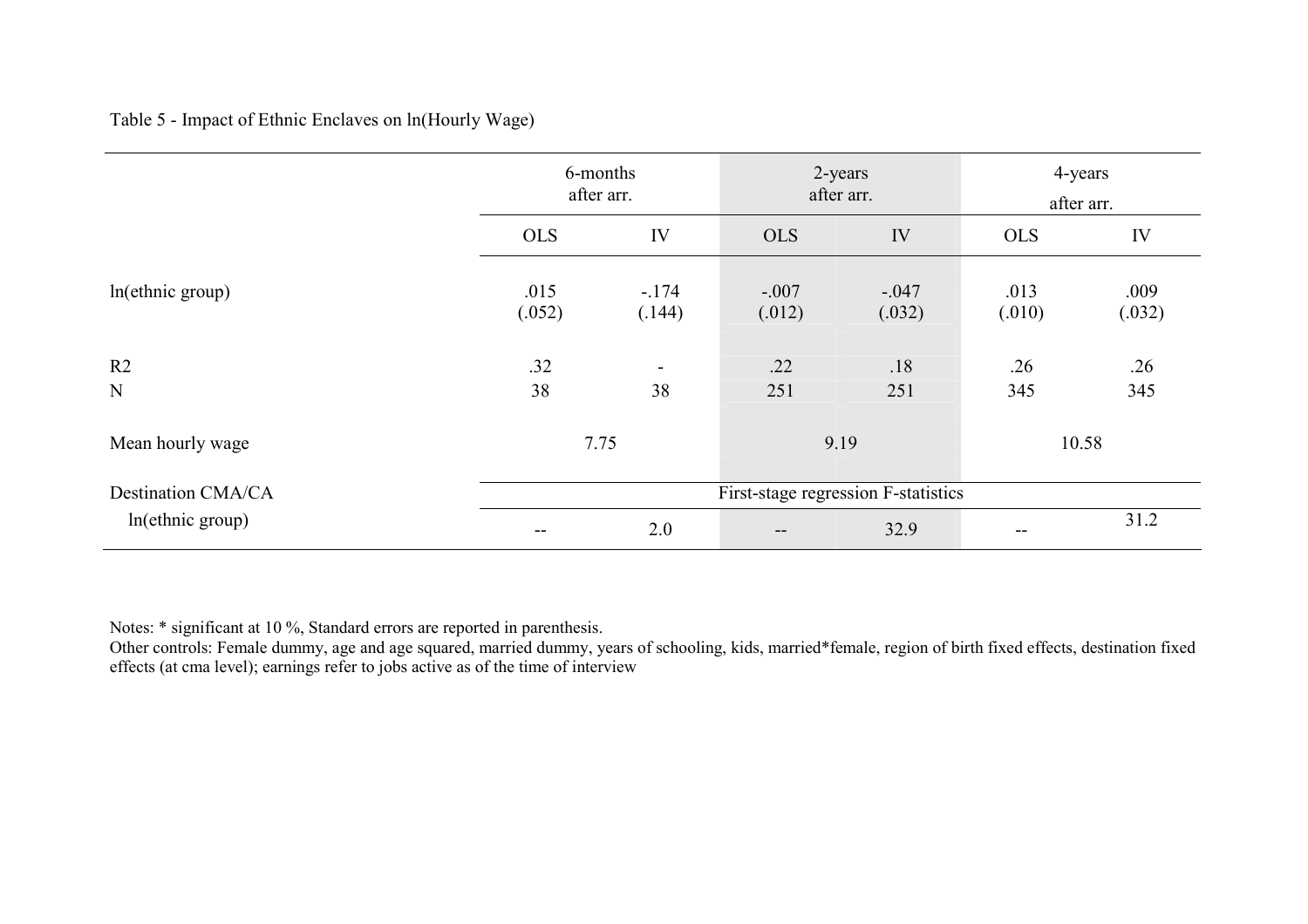|                     | <b>Stock of Language Ability</b> |                         |                                  |                                |                       |                    |                        |                        |                       |                        | Investment in Language Ability |                       |  |
|---------------------|----------------------------------|-------------------------|----------------------------------|--------------------------------|-----------------------|--------------------|------------------------|------------------------|-----------------------|------------------------|--------------------------------|-----------------------|--|
|                     |                                  | <b>Speaking Ability</b> |                                  |                                | Reading ability       |                    |                        | <b>Writing Ability</b> |                       |                        |                                |                       |  |
|                     | 6-months<br>after arr.           | 2-years                 | 4-years<br>after arr. after arr. | 6-months 2-years<br>after arr. | after arr. after arr. | 4-years            | 6-months<br>after arr. | 2-years<br>after arr.  | 4-years<br>after arr. | 6-months<br>after arr. | 2-years<br>after arr.          | 4-years<br>after arr. |  |
| English             |                                  |                         |                                  |                                |                       |                    |                        |                        |                       |                        |                                |                       |  |
| Ln(ethnic group)    | $-0.018*$<br>(.007)              | $-.032*$<br>(.006)      | $-.028*$<br>(.006)               | $-.024*$<br>(.006)             | $-.024*$<br>(.005)    | $-.020*$<br>(.006) | $-0.017*$<br>(.007)    | $-.028*$<br>(.006)     | $-.020*$<br>(.006)    | $-.008$<br>(.005)      | .001<br>(.005)                 | .004<br>(.003)        |  |
| R2<br>N             | .31<br>3584                      | .32<br>3586             | .32<br>3540                      | .33<br>3584                    | .34<br>3586           | .33<br>3540        | .31<br>3584            | .31<br>3586            | .32<br>3540           | .18<br>3584            | .09<br>3584                    | .05<br>3584           |  |
| French              |                                  |                         |                                  |                                |                       |                    |                        |                        |                       |                        |                                |                       |  |
| Ln(ethnic group)    | .002<br>(.032)                   | $-.035$<br>(.035)       | $-.066*$<br>(.022)               | $-.051$<br>(.032)              | $-.033$<br>(.037)     | $-.059*$<br>(.022) | $-.001$<br>(.031)      | $-.040$<br>(.038)      | $-.062*$<br>(.022)    | .016<br>(.020)         | $-.001$<br>(.015)              | $-.018$<br>(.012)     |  |
| R <sub>2</sub><br>N | .59<br>163                       | .66<br>164              | .63<br>206                       | .63<br>163                     | .65<br>164            | .60<br>206         | .61<br>163             | .62<br>164             | .58<br>206            | .44<br>163             | .45<br>163                     | .35<br>206            |  |

Table 6 - Stock of Language Ability and Investments in Language: OLS estimates by Official Language

Notes: \* significant at 10 %, Standard errors are reported in parenthesis.

Other controls: Female dummy, age and age squared, married dummy, years of schooling, kids, married\*female, region of birth fixed effects, CMA/CA of residence fixed effects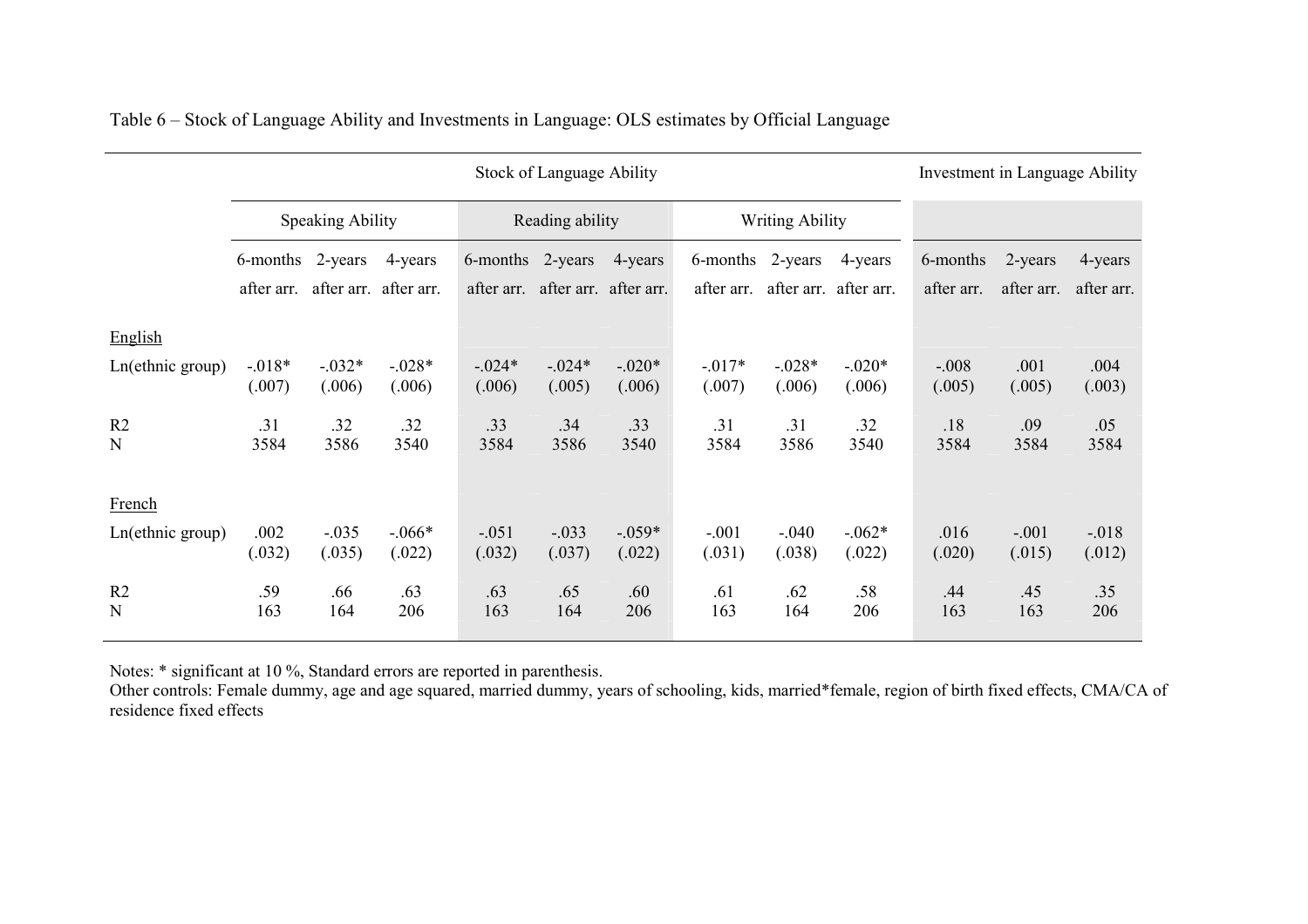### Table 7 - Impact of Ethnic Enclaves on

Incidence of English Language Training

|                                                 | 6-months<br>after arr. |                    |                          |                   | 2-years<br>after arr.    |                                     |                   |                    | 4-years<br>after arr. |                          |                          |                   |
|-------------------------------------------------|------------------------|--------------------|--------------------------|-------------------|--------------------------|-------------------------------------|-------------------|--------------------|-----------------------|--------------------------|--------------------------|-------------------|
|                                                 |                        | <b>OLS</b>         |                          | IV                |                          | <b>OLS</b><br>IV                    |                   |                    | <b>OLS</b><br>IV      |                          |                          |                   |
|                                                 | (1)                    | (2)                | (1)                      | (2)               | (1)                      | (2)                                 | (1)               | (2)                | (1)                   | (2)                      | (1)                      | (2)               |
| Ln(ethnic group)                                | .004<br>(.010)         | $.022*$<br>(.011)  | $.064*$<br>(.038)        | $.232*$<br>(.059) | $.026*$<br>(.011)        | $.042*$<br>(.012)                   | .037<br>(.040)    | $.084*$<br>(.047)  | .008<br>(.008)        | $.015*$<br>(.009)        | $-.036$<br>(.032)        | $-.032$<br>(.036) |
| $Ln(ethnic group)*$<br>(French speaking CMA/CA) | $\blacksquare$         | $-.071*$<br>(.018) | $\sim$                   | $-453*$<br>(.110) | $\overline{\phantom{a}}$ | $-.069*$<br>(.018)                  | $\blacksquare$    | $-.206*$<br>(.088) | $\blacksquare$        | $-.031*$<br>(.013)       | $\blacksquare$           | .011<br>(.076)    |
| R <sub>2</sub>                                  | .32                    | .33                | .28                      | $\blacksquare$    | .14                      | .16                                 | .14               | .09                | .09                   | .10                      | .06                      | .06               |
| N                                               | 685                    | 685                | 685                      | 658               | 687                      | 687                                 | 687               | 659                | 687                   | 687                      | 687                      | 659               |
| Mean of Dep. var.                               |                        |                    | .56                      |                   | .46                      |                                     |                   |                    | .16                   |                          |                          |                   |
| Destination CMA/CA                              |                        |                    |                          |                   |                          | First-stage regression F-statistics |                   |                    |                       |                          |                          |                   |
| ln(ethnic group)                                |                        | $-$                | 50.5                     | 25.5              | $\qquad \qquad -$        | $\qquad \qquad -$                   | 52.5              | 27.2               | $-$                   | $\overline{\phantom{a}}$ | 47.9                     | 27.8              |
| Fraction speaking<br>French                     |                        |                    | $\overline{\phantom{a}}$ | 18.2              | $\qquad \qquad -$        | $\qquad \qquad -$                   | $\qquad \qquad -$ | 16.1               | --                    |                          | $\overline{\phantom{m}}$ | 11.2              |

Notes: \* significant at 10 %, Standard errors are reported in parenthesis.<br>LPMs in all specifications, Other controls as in Table 5 plus mother tongue English (French) dummy, language most spoken at home English (French) d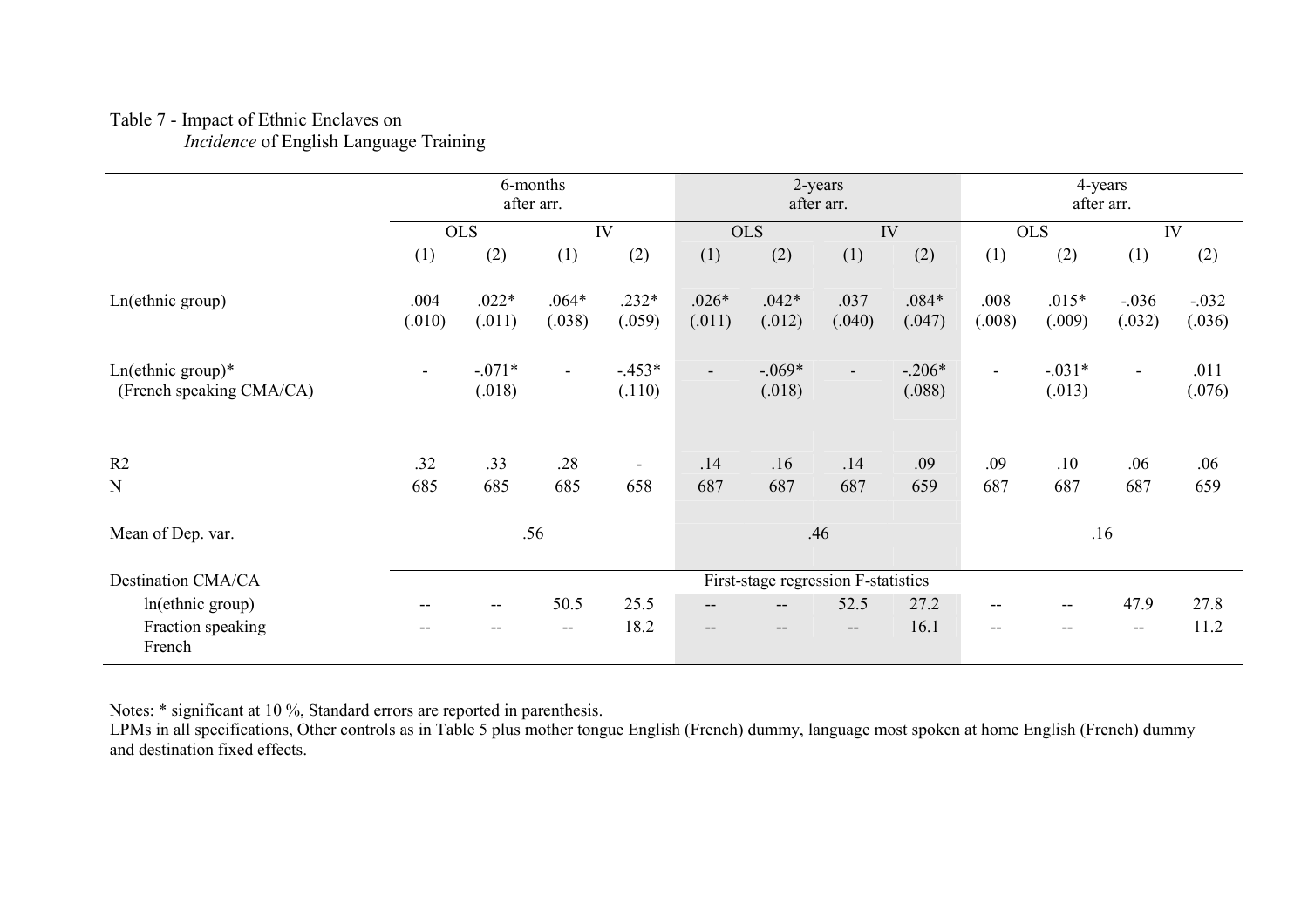#### Table 8 - Impact of Ethnic Enclaves on Incidence of French Language Training

|                                                 | 6-months<br>after arr.   |                          |                   |                   | 2-years<br>after arr. |                    |                                     |                    | 4-years<br>after arr.    |                   |                          |                    |
|-------------------------------------------------|--------------------------|--------------------------|-------------------|-------------------|-----------------------|--------------------|-------------------------------------|--------------------|--------------------------|-------------------|--------------------------|--------------------|
|                                                 | <b>OLS</b>               |                          |                   | IV                | <b>OLS</b>            |                    | IV                                  |                    |                          | <b>OLS</b><br>IV  |                          |                    |
|                                                 | (1)                      | (2)                      | (1)               | (2)               | (1)                   | (2)                | (1)                                 | (2)                | (1)                      | (2)               | (1)                      | (2)                |
| ln(ethnic group)                                | $-0.018*$<br>(.007)      | $-.033*$<br>(.007)       | $-.029$<br>(.024) | $-120*$<br>(.032) | $-.010$<br>(.007)     | $-.018*$<br>(.007) | $-.058*$<br>(.025)                  | $-.068*$<br>(.029) | $-.004$<br>(.005)        | $-.007$<br>(.005) | $-.034*$<br>(.017)       | $-.039*$<br>(.020) |
| $ln(ethnic group)*$<br>(French speaking CMA/CA) |                          | $.065*$<br>(.011)        | $\blacksquare$    | $.210*$<br>(.060) | $\sim$                | $.033*$<br>(.010)  | $\overline{\phantom{a}}$            | $.123*$<br>(.051)  | $\blacksquare$           | $.016*$<br>(.007) | $\blacksquare$           | .039<br>(.042)     |
| R <sub>2</sub>                                  | .48                      | .51                      | .48               | .36               | .37                   | .38                | .32                                 | .30                | .11                      | .12               | .05                      | .05                |
| N                                               | 680                      | 680                      | 680               | 652               | 682                   | 682                | 682                                 | 653                | 683                      | 683               | 683                      | 654                |
| Mean of Dep. var.                               | 0.16                     |                          |                   | 0.13              |                       |                    |                                     | 0.04               |                          |                   |                          |                    |
| <b>Destination CMA/CA</b>                       |                          |                          |                   |                   |                       |                    | First-stage regression F-statistics |                    |                          |                   |                          |                    |
| ln(ethnic group)                                | $\overline{\phantom{m}}$ | $\overline{\phantom{m}}$ | 51.1              | 25.4              | $\qquad \qquad -$     | $\qquad \qquad -$  | 47.9                                | 25.3               | $\overline{\phantom{m}}$ | --                | 50.1                     | 26.9               |
| Fraction speaking<br>French                     |                          |                          | --                | 18.6              | --                    |                    | --                                  | 16.0               | --                       |                   | $\overline{\phantom{a}}$ | 11.1               |

Notes: \* significant at 10 %, Standard errors are reported in parenthesis.<br>LPMs in all specifications, Other controls as in Table 5 plus mother tongue English (French) dummy, language most spoken at home English (French) d and destination fixed effects.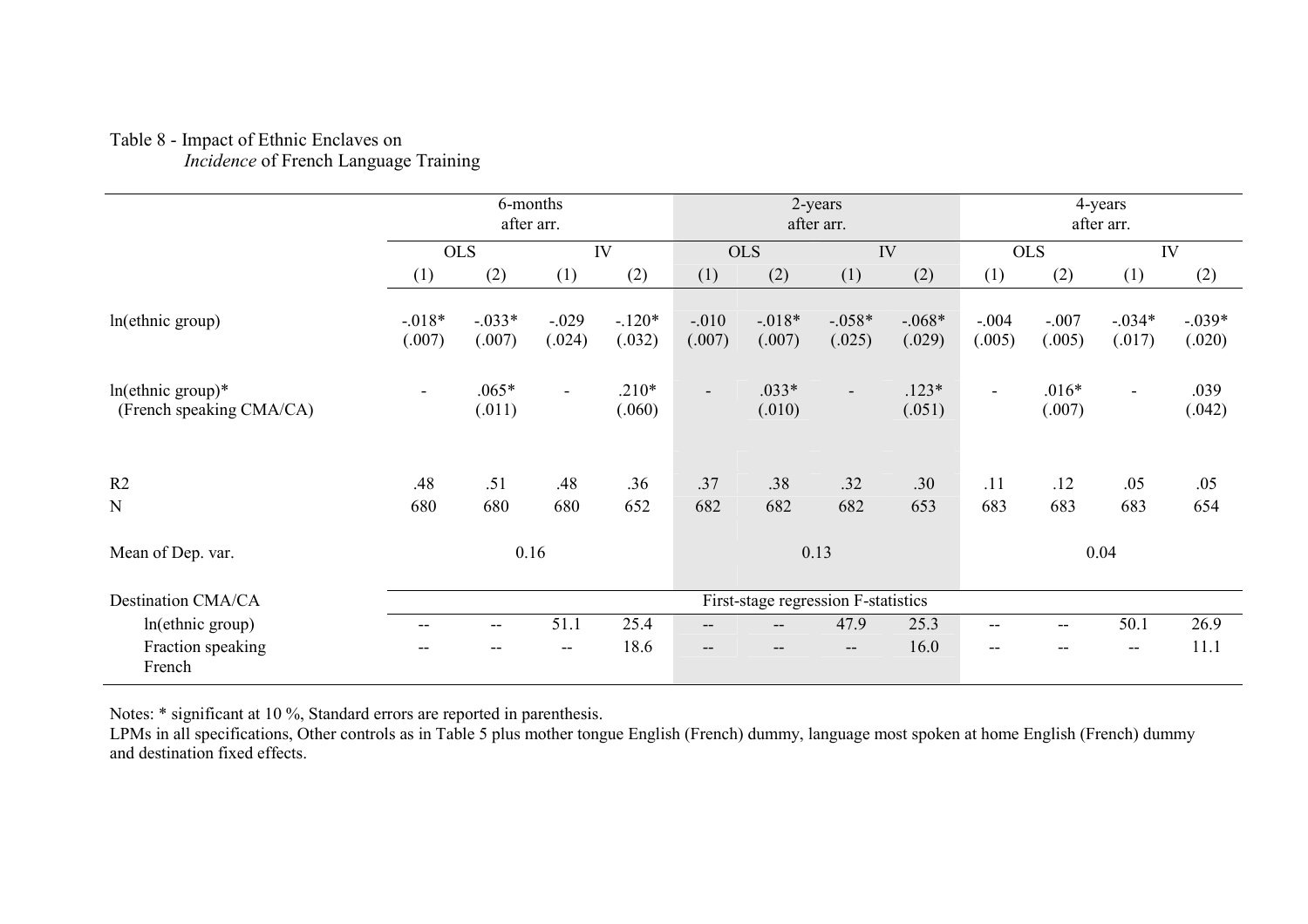| Dependant var.:                               |                          | ln(Hrs of Eng.Training) |                          |                                     | In(Hrs of Fr.Training) |                   |                          |                    |
|-----------------------------------------------|--------------------------|-------------------------|--------------------------|-------------------------------------|------------------------|-------------------|--------------------------|--------------------|
|                                               |                          | <b>OLS</b>              |                          | IV                                  |                        | <b>OLS</b>        |                          | IV                 |
|                                               | (1)                      | (2)                     | (1)                      | (2)                                 | (1)                    | (2)               | (1)                      | (2)                |
| ln(ethnic group)                              | $-.061$<br>(.058)        | .067<br>(.063)          | .044<br>(.200)           | .949*<br>(.326)                     | $-102*$<br>(.036)      | $-199*$<br>(.038) | $-.202$<br>(.124)        | $-.611*$<br>(.164) |
| ln(ethnic group)*<br>(French speaking CMA/CA) | $\overline{\phantom{0}}$ | $-.507*$<br>(.101)      | $\overline{\phantom{a}}$ | $-2.690*$<br>(.598)                 | Ξ.                     | .386*<br>(.061)   | $\overline{\phantom{a}}$ | $1.053*$<br>(.304) |
| R <sub>2</sub>                                | .32                      | .35                     | .32                      |                                     | .59                    | .61               | .58                      | .53                |
| $\mathbf N$                                   | 689                      | 689                     | 689                      | 659                                 | 689                    | 689               | 689                      | 659                |
| Mean no of hours – training                   |                          |                         | 192.7                    |                                     |                        |                   | 79.5                     |                    |
| <b>Destination CMA/CA</b>                     |                          |                         |                          | First-stage regression F-statistics |                        |                   |                          |                    |
| ln(ethnic group)                              | $-$                      | --                      | 57.4                     | 27.3                                |                        | --                | 55.6                     | 27.2               |
| Fraction speaking<br>French                   |                          |                         | $- -$                    | 19.9                                |                        |                   | $\overline{\phantom{m}}$ | 19.6               |

### Table 9 – Impact of Ethnic Enclaves on *Intensity* of Language Training  $-6$  months after arrival

Notes: \* significant at 10 %, Standard errors are reported in parenthesis.

Intensity is defined as the total no of hours of training between arrival and the 6-month interview.

Other controls as in Table 5 plus mother tongue English (French) dummy, mother tongue English (French) dummy, language most spoken at home English (French) dummy and destination fixed effects.

The roster of education/training includes language training in the 6-month interview but not reported at 2- and 4- year interviews.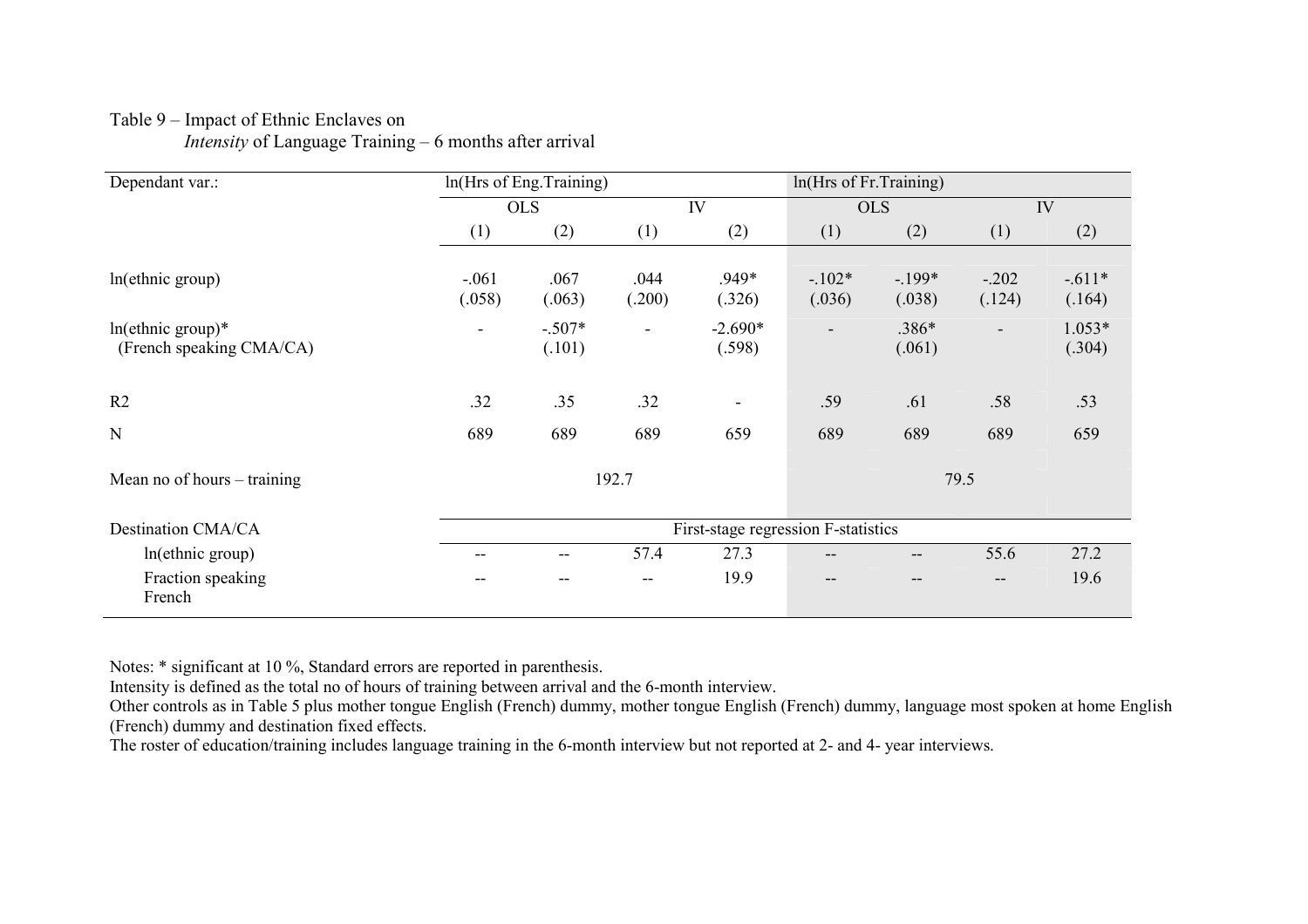Table 10 - Impact of Ethnic Enclaves on<br>*Incidence* of Education and Training (excl. lang. training)

|                           |                          | 6-months<br>after arr. | 2-years<br>after arr.               |                | 4-years<br>after arr. |                   |  |
|---------------------------|--------------------------|------------------------|-------------------------------------|----------------|-----------------------|-------------------|--|
|                           | <b>OLS</b>               | IV                     | <b>OLS</b>                          | IV             | <b>OLS</b>            | IV                |  |
| ln(ethnic group)          | .011<br>(.008)           | $.055*$<br>(.027)      | $-.028*$<br>(.009)                  | .033<br>(.031) | $-0.018*$<br>(.010)   | $.063*$<br>(.038) |  |
| R <sub>2</sub>            | .29                      | .26                    | .12                                 | .05            | .22                   | .14               |  |
| $\mathbf N$               | 689                      | 689                    | 689                                 | 689            | 689                   | 689               |  |
| Mean of Dep. var.         | .17                      |                        | .81                                 |                | .39                   |                   |  |
| <b>Destination CMA/CA</b> |                          |                        | First-stage regression F-statistics |                |                       |                   |  |
| ln(ethnic group)          | $\overline{\phantom{a}}$ | 57.5                   | $\qquad \qquad -$                   | 58.0           |                       | 51.1              |  |

Notes: \* significant at 10 %, Standard errors are reported in parenthesis.<br>LPMs in all specifications, Other controls as in Table 5 plus destination fixed effects.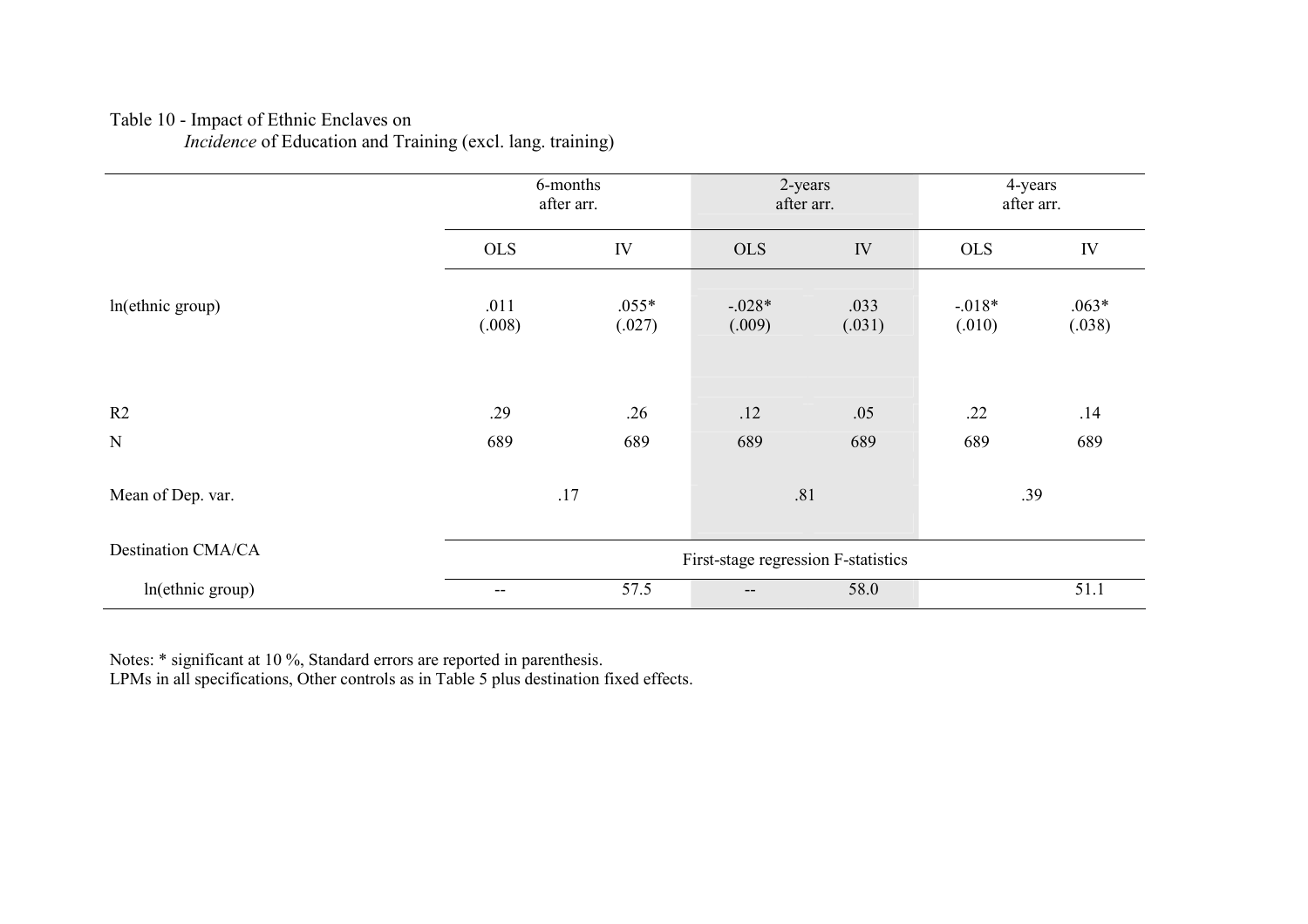# Table 11 - Impact of Ethnic Enclaves on<br>*Intensity* of Education and Training - ln(Hours of training)

|                            |                                     | 6-months<br>after arr. | 4-years<br>after arr. |                   |  |
|----------------------------|-------------------------------------|------------------------|-----------------------|-------------------|--|
|                            | <b>OLS</b>                          | IV                     | <b>OLS</b>            | IV                |  |
| ln(ethnic group)           | $.085*$<br>(.043)                   | $.350*$<br>(.151)      | $-.073$<br>(.068)     | $.573*$<br>(.262) |  |
| R2                         | .29                                 | .25                    | .23                   | .12               |  |
| $\mathbf N$                | 689                                 | 689                    | 689                   | 689               |  |
| Destination fixed effects  |                                     |                        |                       |                   |  |
| Mean No of Hours -Training |                                     | 59.2                   | 485.1                 |                   |  |
| Destination CMA/CA         | First-stage regression F-statistics |                        |                       |                   |  |
| ln(ethnic group)           | $-\, -$                             | 57.5                   | --                    | 51.1              |  |

Notes: \* significant at 10 %, Standard errors are reported in parenthesis.<br>Other controls as in Table 5 plus destination fixed effects.